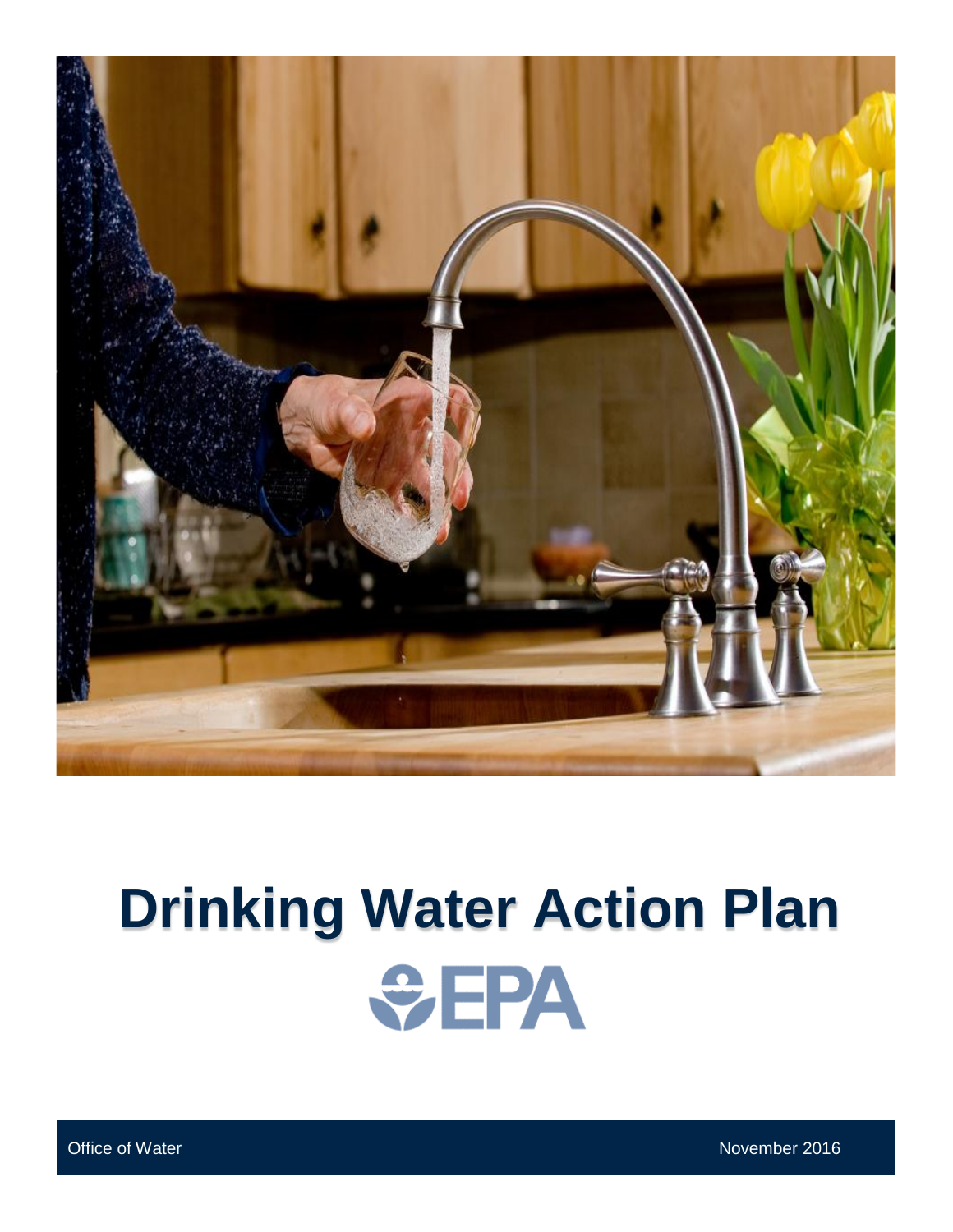# Table of Contents

<span id="page-1-0"></span>

| Priority Area 1: Build Capacity for Drinking Water Infrastructure Financing and Management in Low-Income, |
|-----------------------------------------------------------------------------------------------------------|
|                                                                                                           |
|                                                                                                           |
|                                                                                                           |
| Priority Area 3: Strengthen Source Water Protection and Resilience of Drinking Water Supplies  10         |
|                                                                                                           |
|                                                                                                           |
|                                                                                                           |
| Priority Area 5: Strengthen Transparency, Public Information, and Risk Communication  18                  |
|                                                                                                           |
|                                                                                                           |
|                                                                                                           |
|                                                                                                           |
|                                                                                                           |
|                                                                                                           |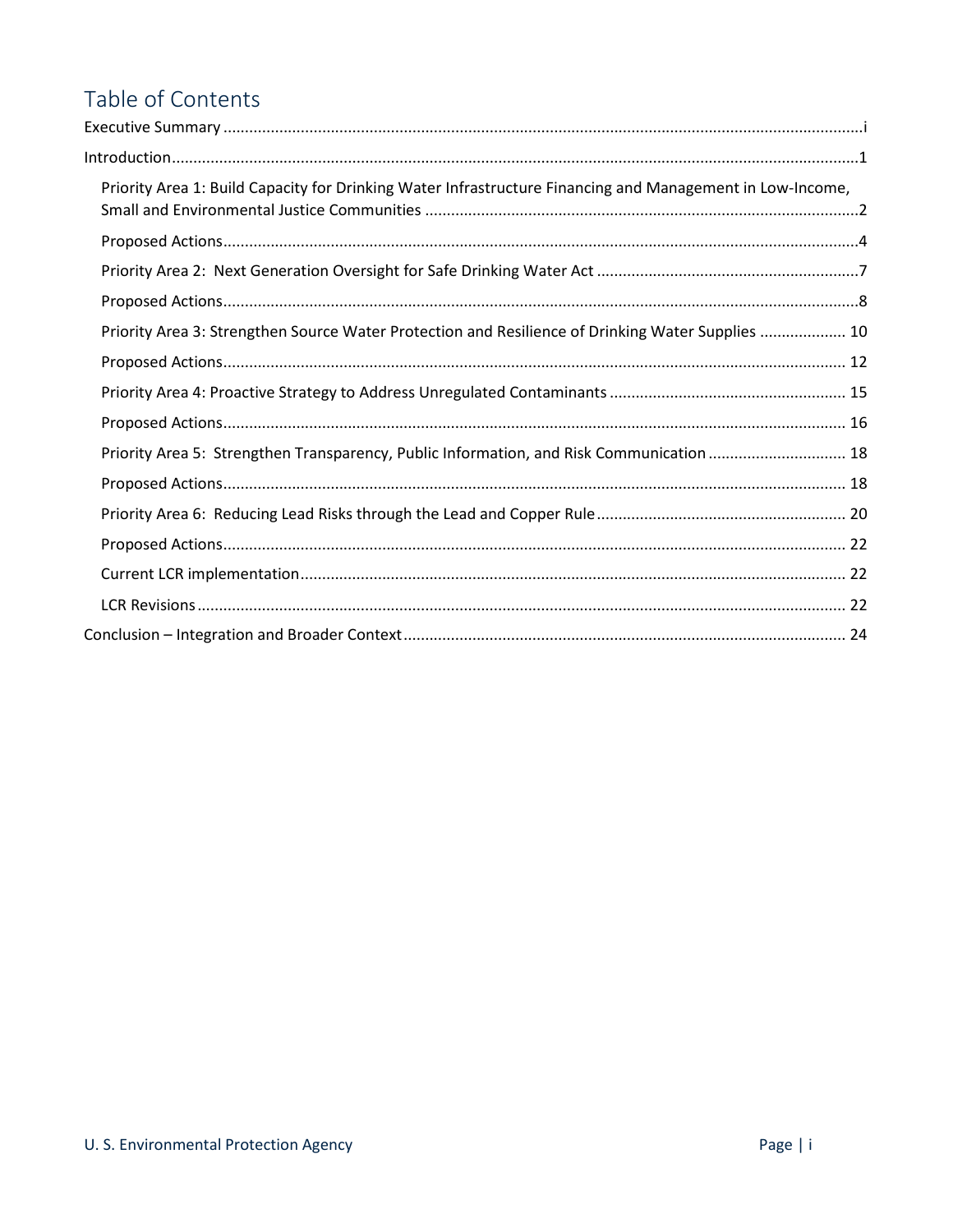## **Executive Summary**

Safe drinking water is critical to our Nation's public health and economic vitality. The U.S. drinking water system – supported by the Safe Drinking Water Act (SDWA) and the work of federal, tribal, state, and local governments and utilities nationwide – is one of our country's greatest public health achievements. While America's drinking water remains among the safest in the world, the drinking water sector faces a growing array of challenges that, if left unaddressed, can pose serious risks to public health and local economies including:

Safe drinking water is critical to our Nation's public health and economic vitality

• aging infrastructure

• limited funding and management capacity, especially for small and disadvantaged (i.e. low-income, economically stressed, or environmentally overburdened) communities

- challenges with maintaining robust state oversight programs
- degradation of sources of drinking water
- risks from unregulated contaminants
- threats associated with climate and extreme weather events

At the same time, this is a moment of tremendous opportunity for innovation and progress in health protection, thanks to advances in drinking water treatment and monitoring technology; new approaches to information management, communications, and water infrastructure finance; emerging partnerships spanning government, utilities and the public; and lessons learned in over 40 years of implementing SDWA.

This Plan is a national call to action, urging all levels of government, utilities and other key stakeholders to work together – to reinvigorate the safe drinking water enterprise and make investments that will impart healthy thriving communities nationwide. The Plan is organized around six Priority Areas in which there is significant opportunity for leadership from states and other partners, as summarized in this document. Each offers compelling opportunities for government and stakeholders to work together on creative and pragmatic new approaches – leveraging information to empower consumers and promote robust accountability, promoting equity in infrastructure financing and management, creating new partnerships to protect drinking water sources and promote regional cooperation to solve drinking water challenges, and driving new technologies to better protect public health.

The Priority Areas include:

- Priority Area 1: Promote Equity and Build Capacity for Drinking Water Infrastructure Financing and Management in Disadvantaged, Small, and Environmental Justice Communities
- Priority Area 2: Advance Next Generation Oversight for the Safe Drinking Water Act
- Priority Area 3: Strengthen Source Water Protection and Resilience of Drinking Water Supplies
- Priority Area 4: Take Action to Address Unregulated Contaminants
- Priority Area 5: Improve Transparency, Public Education, and Risk Communication on Drinking Water Safety
- Priority Area 6: Reduce Lead Risks through the Lead and Copper Rule

The Plan identifies a series of proposed actions in each of the six Priority Areas, summarized in Table 1 below. Together, these actions can transform America's drinking water system into one that will help lead the world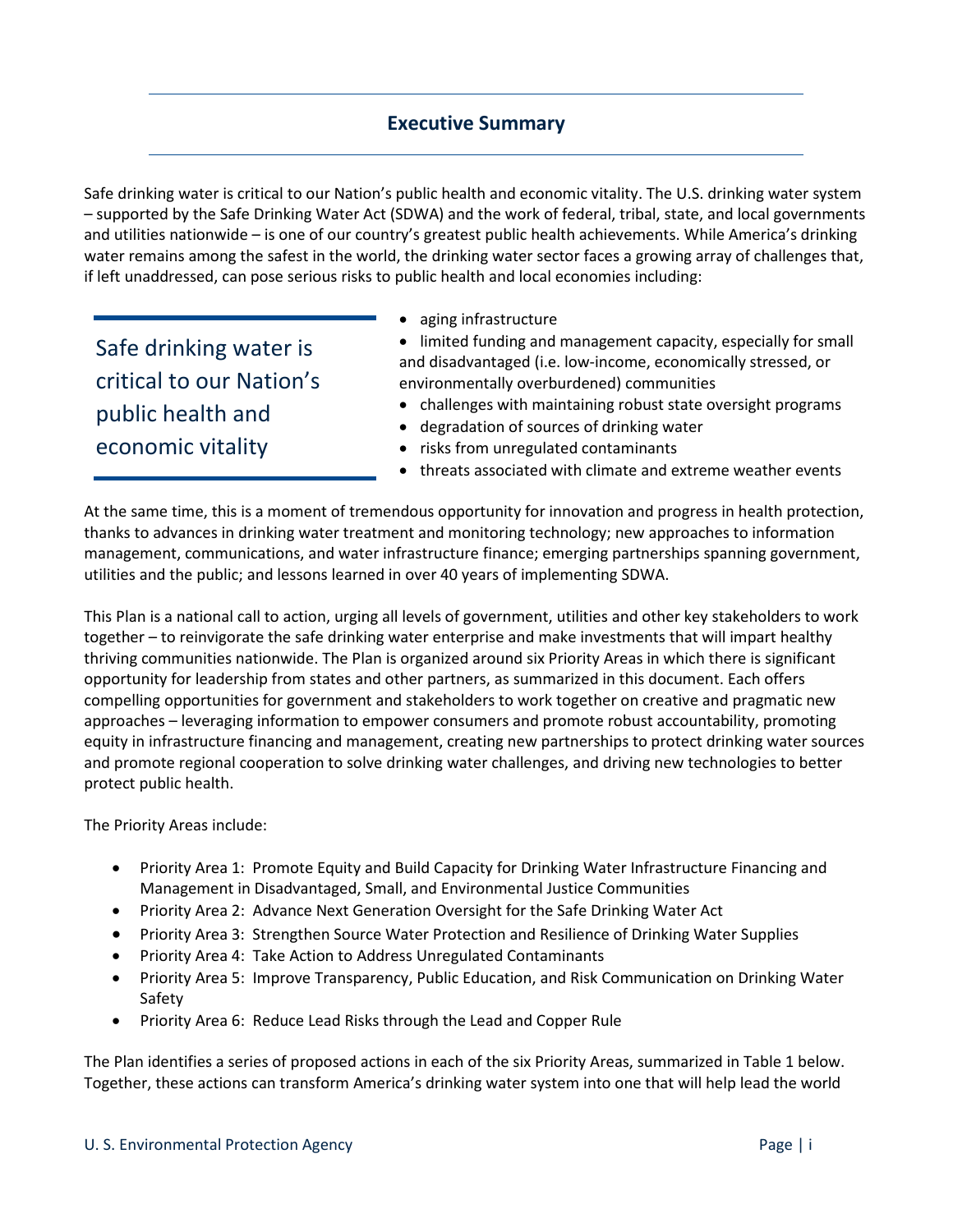into the 21<sup>st</sup> Century - modernizing technology and infrastructure, providing consumers with readily available information on drinking water quality, ensuring robust and efficient oversight of drinking water safety, preventing source water contamination before it happens, safeguarding drinking water against climate and extreme weather events, and promoting equity in access to safe drinking water and public health protections. EPA has already commenced action in some of these areas, but most will require additional resources and further stakeholder engagement and participation to initiate and complete. Additionally, the actions proposed here go far beyond what EPA alone can do; all levels of government, utilities, the private sector, and civil society have critical roles to play. State and tribal primacy agencies<sup>[1](#page-3-0)</sup> in particular, as the primary implementers of SDWA across most of the country, are central to drinking water safety. Many of the key authorities and tools discussed in this Plan – including source water protection, direct oversight of utility management, and capacity development and infrastructure finance – are exercised primarily by the primacy agencies. Local governments – who exercise considerable control over water infrastructure finance and management, land use, and other key areas – are also central players in this effort. Utilities must take many of the critical actions needed to strengthen drinking water safety, and communities must be actively engaged in supporting these actions. Partnership and collaboration – as well as leadership from states, tribes, local governments, and utilities in particular – will be essential to success.

To inform development of this Plan, EPA engaged a diverse array of stakeholders, including state and tribal environmental and health officials, local government officials and community organizations, drinking water utilities, technical assistance providers, and nongovernmental organizations (NGOs) dedicated to public health and safe drinking water. EPA gained valuable insights from this consultation and found broad agreement that there is a compelling and urgent need for action – as well as a tremendous opportunity to revitalize and modernize our Nation's drinking water system.

In tandem with the development of this Plan, the President's Council of Advisors on Science and Technology (PCAST) has undertaken a study on science and technology for drinking water safety. The PCAST's recommendations, issued in November 2016, provide an opportunity to consider advances in drinking water science and technology research and development that can support and complement the proposed actions set forth in this plan.

<span id="page-3-0"></span><sup>&</sup>lt;sup>1</sup> Throughout the Drinking Water Action Plan, any reference to "primacy agencies" includes EPA, states, tribes, and territories with primary responsibility for implementation of the public water system program.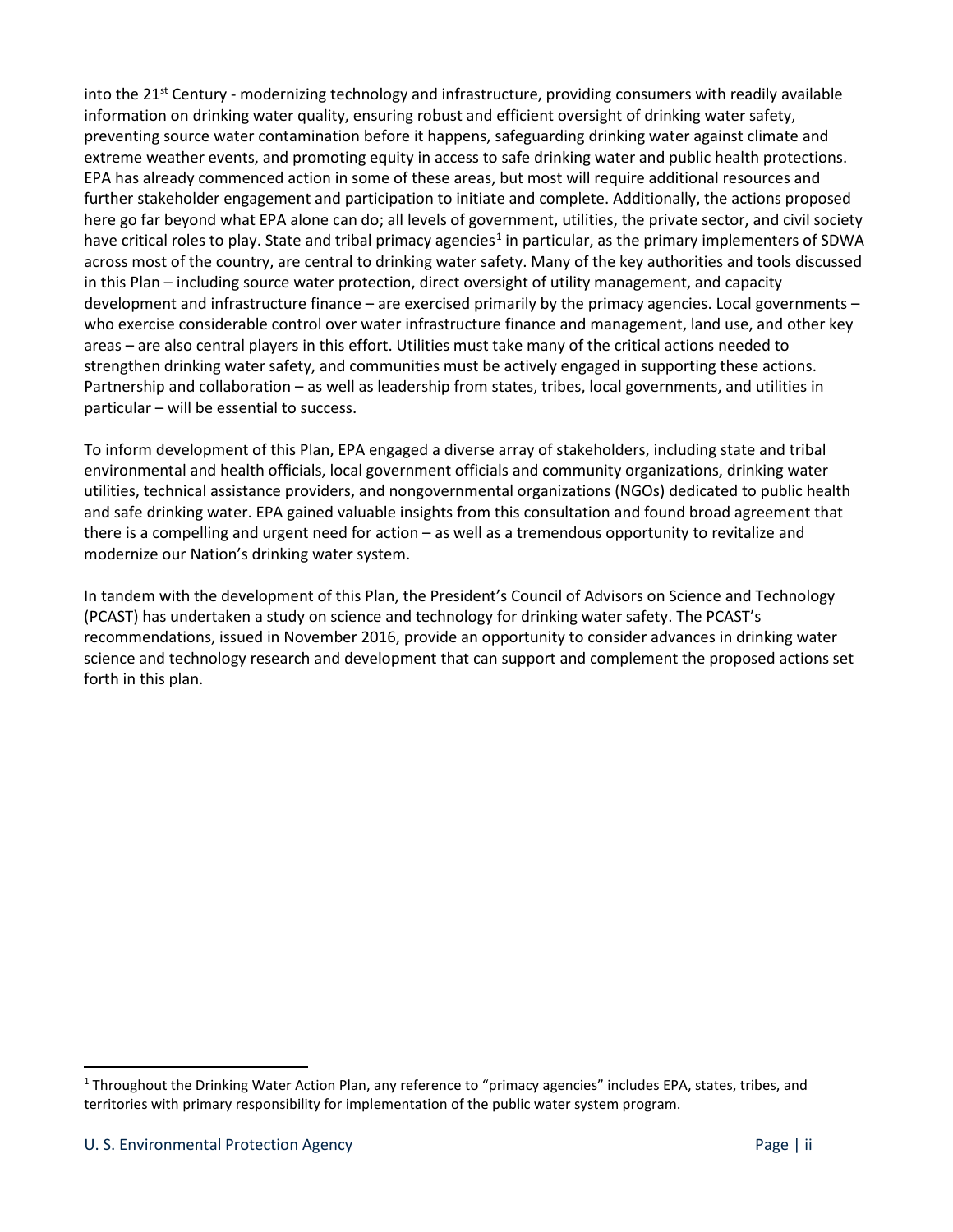#### Table 1

## Priority Area 1: Promote Equity and Build Capacity for Drinking Water Infrastructure Financing and Management in Disadvantaged, Small, and Environmental Justice Communities

#### **Challenges**

- **Economically stressed and disadvantaged communities, and small drinking water systems, are facing disproportionate risks as a result of underinvestment in drinking water infrastructure and limited technical, financial, and/or managerial capacity.**
- **Small systems, which constitute 97 percent of the nation's public water systems, can be particularly difficult to operate and sustain due to their limited economies of scale.**
- **"Shrinking cities" that are larger but have experienced significant decreases in population, also face a host of technical, managerial and financial challenges exacerbated by aging and now oversized infrastructure; for example, many 'rust belt' cities have lost a large percentage of their population since the 1960's. Many rural communities face similar challenges.**
- **EPA's most recent safe drinking water needs survey estimates an overall need for drinking water infrastructure in the next 20 years of \$384 billion, in addition to the \$271 billion needed for the nation's clean water infrastructure over the same period of time.**

#### **Goals**

Support and strengthen infrastructure investment and management capacity at drinking water utilities, particularly in disadvantaged communities, **to advance equity in drinking water protection, including through promotion of regional water system partnerships, sharing and replicating best practices, and building community capacity.**

#### **Proposed Actions**

- Develop a *national initiative to promote regional partnerships* that support equity and capacity building.
- *Update the Operator Certification guidelines* to help modernize requirements and encourage states to take advantage of the flexibility to set aside Drinking Water State Revolving Fund (DWSRF) funds for implementation.
- *Identify and promote best practices for successful funding and capacity-building for disadvantaged communities* and work with key partners to ensure robust communication and education opportunities.
- *Establish new State Revolving Fund (SRF) metrics* that will allow the tracking of assistance agreements and additional subsidization based on the income status of the communities served by these programs.
- Establish a "*one-stop" on-line water infrastructure funding portal* to assist communities with identifying funding sources, financing approaches, and case studies for funding water infrastructure capital projects and predevelopment or other planning requirements.
- *Promote best practices in SRF management for disadvantaged communities*, including leveraging of SRF funding, promotion of asset management, creating investment opportunities for green infrastructure, and expanding the use of available SRF flexibilities to support small and disadvantaged communities.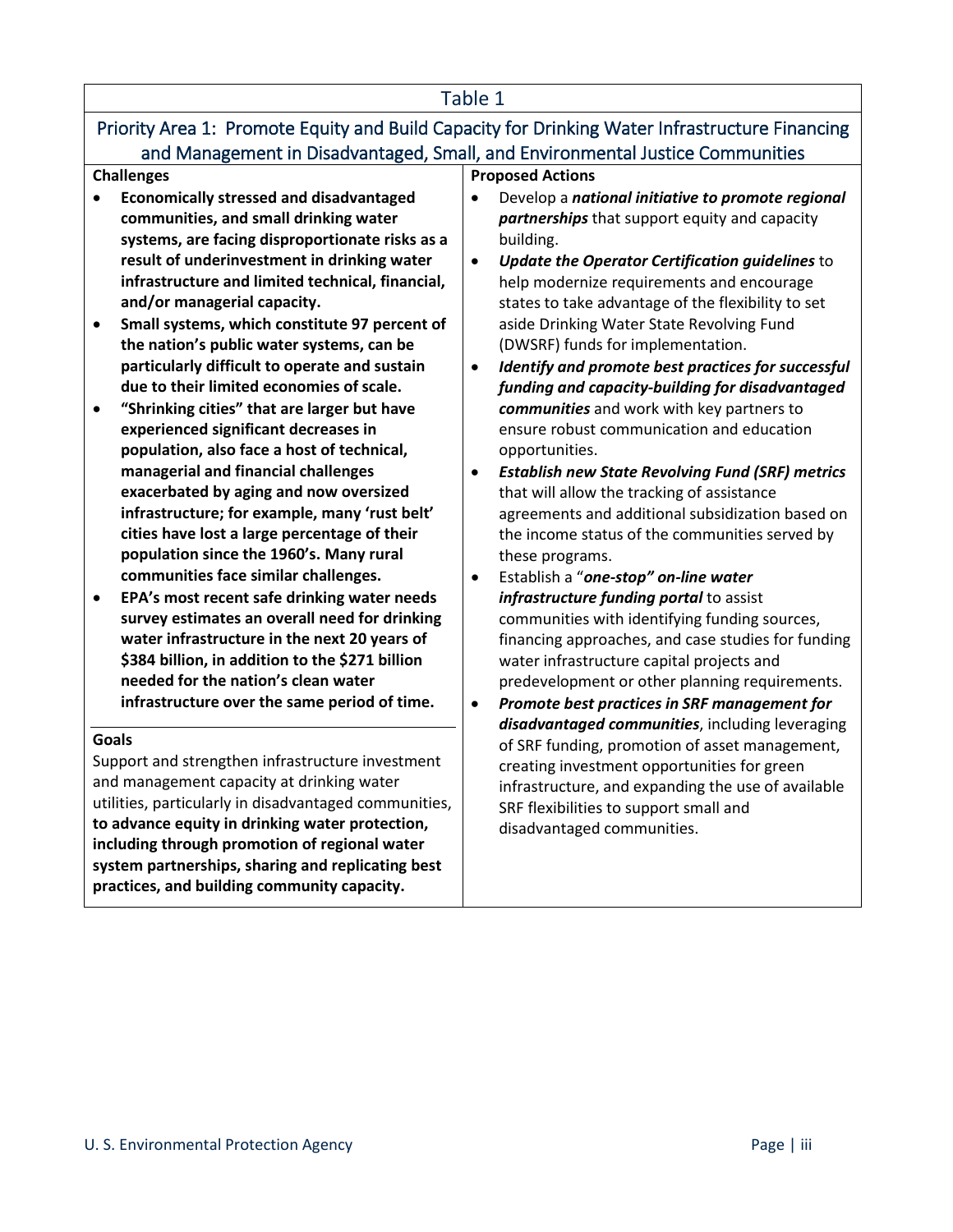## Priority Area 2: Advance Next Generation Oversight for the Safe Drinking Water Act

#### **Challenges**

- **Safe drinking water requires effective oversight of over 150,000 public water systems across the country – at the level of state and tribal primacy agencies and at the federal level.**
- **In addition to the challenge of working to ensure simultaneous compliance with over 90 NPDWRs for 150,000 public water systems nationwide, regulators are facing increasing challenges associated with unregulated contaminants, aging infrastructure, and extreme weather impacts with limited and often declining resources, and recent events have eroded public confidence.**

#### **Goals**

To work together with regulators, utilities and a broad cross section of stakeholders to better leverage the power of information – to ensure timely identification of problems, efficient use of oversight and technical assistance resources, promote quicker mitigation of problems and robust public accountability for utilities and regulators.

#### **Proposed Actions**

- Develop a *national e-reporting rule* under SDWA to require water utilities and states to report SDWA compliance data electronically.
- *Implement the Compliance Monitoring Data*  **Portal (CMDP)**, a compliance monitoring and analysis tool that facilitates electronic reporting.
- *Publish regular, triennial on-site reviews of primacy agency drinking water programs.*
- Develop *priority indicators for troubled drinking water systems* that can be used to best focus primacy agency and EPA oversight resources and technical assistance on troubled systems.
- Collaborate with the Centers for Disease Control and Prevention, primacy agencies, and the Association of State and Territorial Health Officials, to support local efforts to *integrate public health surveillance data (such as childhood blood lead levels) with community drinking water quality data.*
- Promote Use of *Advanced Monitoring Technology and Citizen Science.*

| Priority Area 3: Strengthen Source Water Protection and Resilience of Drinking Water Supplies                                                               |                                                                                                                                                                                                                                                                                                                                                                           |                                                                                                                                                                                                                                                                                                                                                                                         |  |
|-------------------------------------------------------------------------------------------------------------------------------------------------------------|---------------------------------------------------------------------------------------------------------------------------------------------------------------------------------------------------------------------------------------------------------------------------------------------------------------------------------------------------------------------------|-----------------------------------------------------------------------------------------------------------------------------------------------------------------------------------------------------------------------------------------------------------------------------------------------------------------------------------------------------------------------------------------|--|
| <b>Challenges</b>                                                                                                                                           |                                                                                                                                                                                                                                                                                                                                                                           | <b>Proposed Actions</b>                                                                                                                                                                                                                                                                                                                                                                 |  |
|                                                                                                                                                             | As a nation we are facing growing threats to<br>drinking water sources. These include surface<br>and ground water contamination from<br>industrial and nonpoint sources, potential<br>impacts to underground sources of drinking<br>water from induced seismicity, as well as<br>growing risks to water availability due to<br>overuse, drought and other extreme weather | Update and take action on source water<br>assessments.<br>Develop modern online platforms and GIS tools to<br>$\bullet$<br>facilitate public access to watershed data that are<br>critical to source water protection efforts.<br>Undertake source water monitoring pilot projects<br>$\bullet$<br>through technical assistance and funding.<br>Support source water protection through |  |
|                                                                                                                                                             | events.<br><b>Nutrients and other contaminants from</b><br>agricultural practices and urban storm water<br>continue to contribute significantly to source<br>water protection challenges.<br>The costs of failure to protect source water<br>quality and assure reliable access to water<br>supplies can be substantial.                                                  | expanded, watershed-based approaches,<br>including collaborative approaches to source<br>water protection between programs at the<br>federal, state, and local levels.<br>Work with state Clean Water Act (CWA) and<br>SDWA partners to <i>promote greater integration</i><br>and leveraging of both the clean water and<br>drinking water programs.                                    |  |
| Goals<br>Energize efforts to protect source water and build<br>resilience to drought and other hazards - by<br>focusing on source water assessments, better |                                                                                                                                                                                                                                                                                                                                                                           | Work with key partners to develop a national<br>$\bullet$<br>community resilience initiative to<br>comprehensively address community water                                                                                                                                                                                                                                              |  |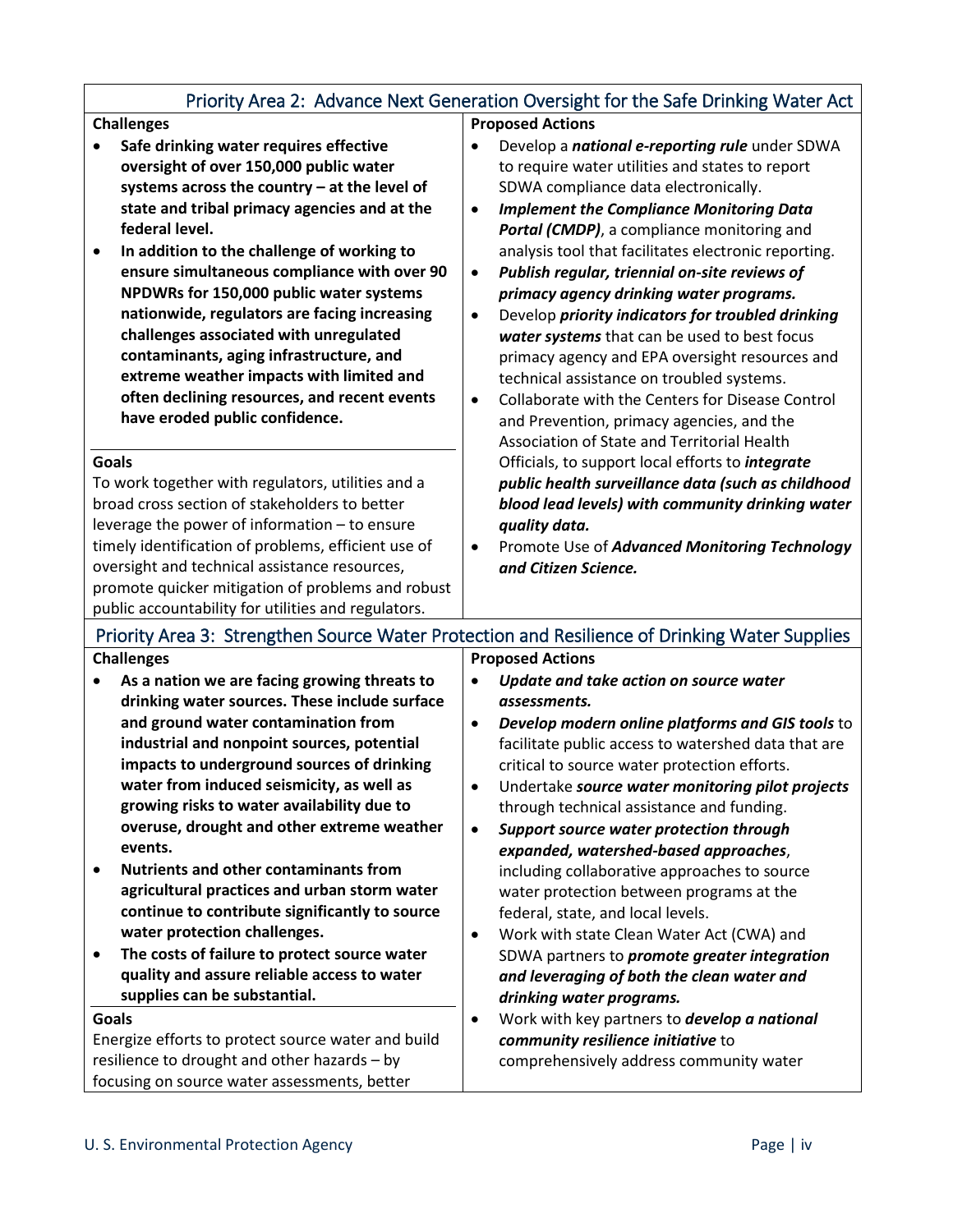| leveraging land conservation resources, building<br>collaborative partnerships for watershed<br>protection, developing new tools to assess and<br>manage source water risks, and advancing water<br>efficiency and reclamation efforts.                                                                                                                                                                                                                                                                                        | resilience challenges (flood, drought, spills,<br>harmful algal blooms, and other hazards).<br>Promote efforts to increase water efficiency and<br>$\bullet$<br>reuse, such as: the release of a summary of best<br>practices in potable reuse in 2017; Cooperative<br>Agreements among public and private sector<br>entities to evaluate and demonstrate advanced<br>treatment technologies; and water efficiency<br>guidelines to help promote water conservation by<br>state and local governments and utilities.<br>Priority Area 4: Take Action to Address Unregulated Contaminants                    |
|--------------------------------------------------------------------------------------------------------------------------------------------------------------------------------------------------------------------------------------------------------------------------------------------------------------------------------------------------------------------------------------------------------------------------------------------------------------------------------------------------------------------------------|-------------------------------------------------------------------------------------------------------------------------------------------------------------------------------------------------------------------------------------------------------------------------------------------------------------------------------------------------------------------------------------------------------------------------------------------------------------------------------------------------------------------------------------------------------------------------------------------------------------|
| <b>Challenges</b>                                                                                                                                                                                                                                                                                                                                                                                                                                                                                                              | <b>Proposed Actions</b>                                                                                                                                                                                                                                                                                                                                                                                                                                                                                                                                                                                     |
| The past few years have underscored the<br>$\bullet$<br>vulnerability of drinking water systems across<br>the country to localized contamination from<br>unregulated contaminants, ranging from algal<br>toxins related to harmful algal blooms, to<br>industrial chemicals such as perfluorinated<br>compounds (PFCs).<br>EPA, state primacy agencies and utilities must<br>$\bullet$<br>be prepared to address potential<br>contaminants in the context of the time<br>consuming process of the SDWA regulatory<br>approach. | Through the National Drinking Water Advisory<br>$\bullet$<br>Council (NDWAC), identify a risk-based<br>prioritization framework for consideration of new<br>contaminants for regulation.<br>Strengthen the effectiveness of drinking water<br>$\bullet$<br>health advisories through enhanced collaboration<br>and an increased focus on risk management and<br>risk communication approaches.<br>Develop a guidance framework to help utilities<br>$\bullet$<br>and primacy agency and local regulatory officials<br>in proactively assessing and managing risks to<br>individual systems from unregulated |
| <b>Goals</b><br>To provide the opportunity for creative new<br>approaches to prioritize regulatory actions, better<br>leverage non-regulatory tools, protect sources of<br>drinking water, address drinking water system<br>vulnerabilities and promote affordable treatment<br>technologies that address a range of contaminants.                                                                                                                                                                                             | contaminants.<br>Enhance available tools and information for<br>$\bullet$<br>quantitative assessment of the comparative costs<br>of source water protection and advanced drinking<br>water treatment technologies that can address a<br>broad spectrum of regulated and unregulated<br>contaminants.<br>Promote the development of low cost and<br>$\bullet$<br>innovative technologies to remove a broad<br>spectrum of contaminants, particularly in small<br>systems.                                                                                                                                    |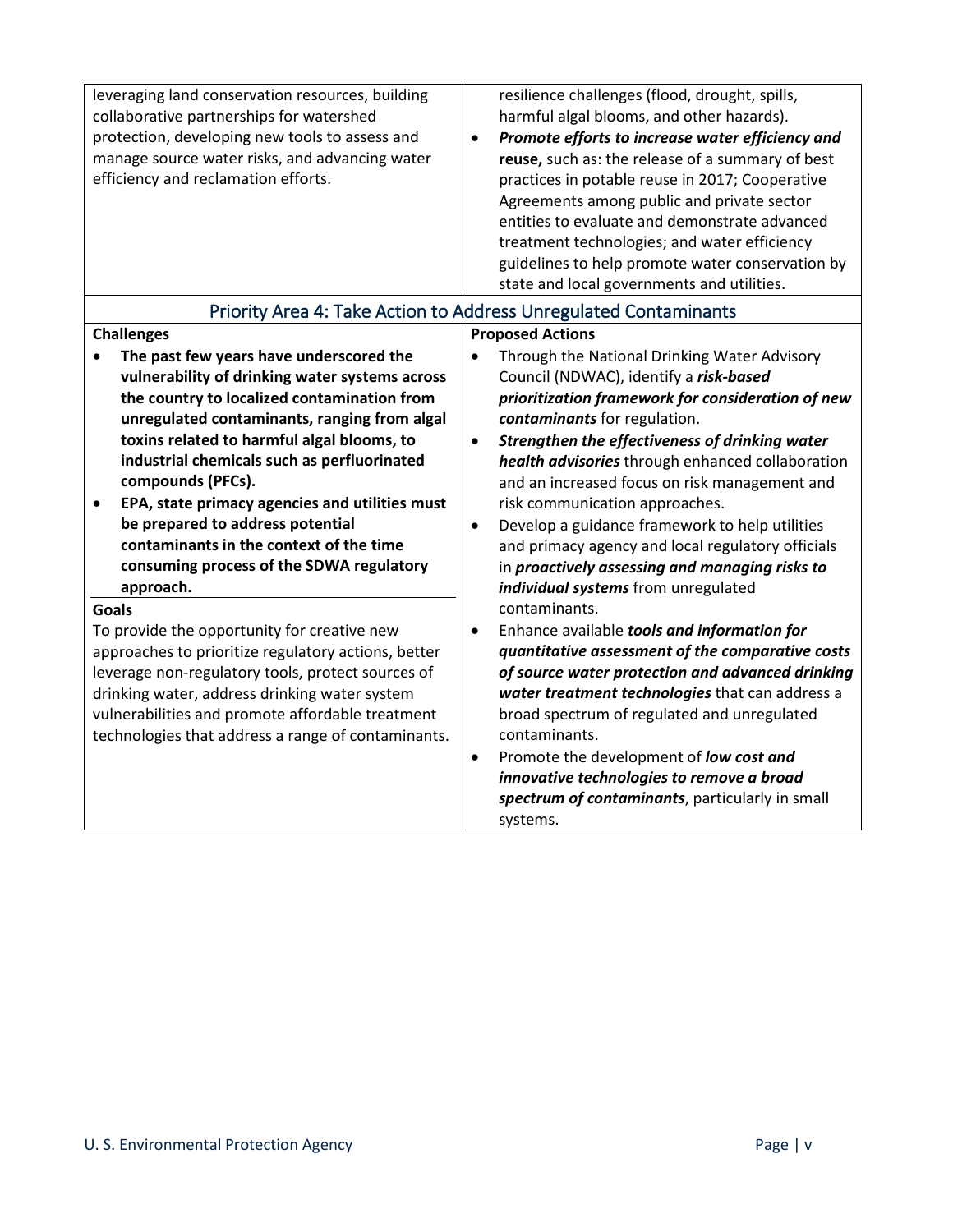| Priority Area 5: Improve Transparency, Public Education, and Risk Communication on Drinking |                                                                |  |  |
|---------------------------------------------------------------------------------------------|----------------------------------------------------------------|--|--|
| <b>Water Safety</b>                                                                         |                                                                |  |  |
| <b>Challenges</b>                                                                           | <b>Proposed Actions</b>                                        |  |  |
| Safe drinking water is a basic necessity of daily                                           | Strengthen existing and new or revised rules,<br>$\bullet$     |  |  |
| life upon which we rely for our very existence.                                             | including through updated implementation                       |  |  |
| Yet consumers have relatively little                                                        | guidance, to support more robust communication                 |  |  |
| information on drinking water quality or                                                    | of key information to the public.                              |  |  |
| related risks and operational challenges.                                                   | Develop indicators of drinking water quality<br>$\bullet$      |  |  |
| People need more than just data; they also                                                  | utilizing enhanced water system and primacy                    |  |  |
| need better communication about the context                                                 | agency data on drinking water quality that are                 |  |  |
| and meaning of drinking water information.                                                  | communicated to the public through a web portal                |  |  |
| <b>Goals</b>                                                                                | featuring key indicators and infographics.                     |  |  |
| Provide the public with timely, clear and                                                   | Conduct an evaluation of the effectiveness of the<br>$\bullet$ |  |  |
| understandable information about drinking water                                             | required Consumer Confidence Reports.                          |  |  |
| quality, potential health risks, and the investments                                        | Invest in strengthening risk communication<br>$\bullet$        |  |  |
| and actions needed to reliably deliver safe drinking                                        | expertise to better meet the needs of all members              |  |  |
| water.                                                                                      | of the community.                                              |  |  |
| Priority Area 6: Reduce Lead Risks through the Lead and Copper Rule                         |                                                                |  |  |
| <b>Challenges</b>                                                                           | <b>Proposed Actions</b>                                        |  |  |
| While EPA's Lead and Copper Rule has                                                        | Continue to engage in enhanced oversight<br>$\bullet$          |  |  |
| resulted in substantial reductions of lead and                                              | activities.                                                    |  |  |
| copper in drinking water, it is now 25 years old                                            | Provide information to utilities and local<br>$\bullet$        |  |  |
| and both the rule and its implementation are                                                | communities on best practices, costs, and                      |  |  |
| in need of a substantial overhaul.                                                          | mechanisms for lead service line replacement.                  |  |  |
| The rule is one of the most challenging for<br>$\bullet$                                    | Enhance training and technical assistance to<br>$\bullet$      |  |  |
| primacy agencies and utilities to implement                                                 | primacy agencies on Lead and Copper Rule                       |  |  |
| and there is a clear opportunity to improve                                                 | implementation.                                                |  |  |
| the public health protections it affords.                                                   | $\bullet$<br>Update and improve EPA's Training, Testing and    |  |  |
| Goals                                                                                       | Telling (3Ts) guide for protection of drinking water           |  |  |
| To strengthen implementation of the current Lead                                            | in schools.                                                    |  |  |
| and Copper Rule and improve public health                                                   | Develop proposed revisions to the Lead and<br>$\bullet$        |  |  |
| protection through updates to the rule.                                                     | Copper Rule as outlined in EPA's Lead and Copper               |  |  |
|                                                                                             | Rule Revisions White Paper.                                    |  |  |
|                                                                                             | Continue enhanced engagement with partners<br>$\bullet$        |  |  |
|                                                                                             | and stakeholders on the development of                         |  |  |
|                                                                                             | proposed revisions to the Lead and Copper Rule.                |  |  |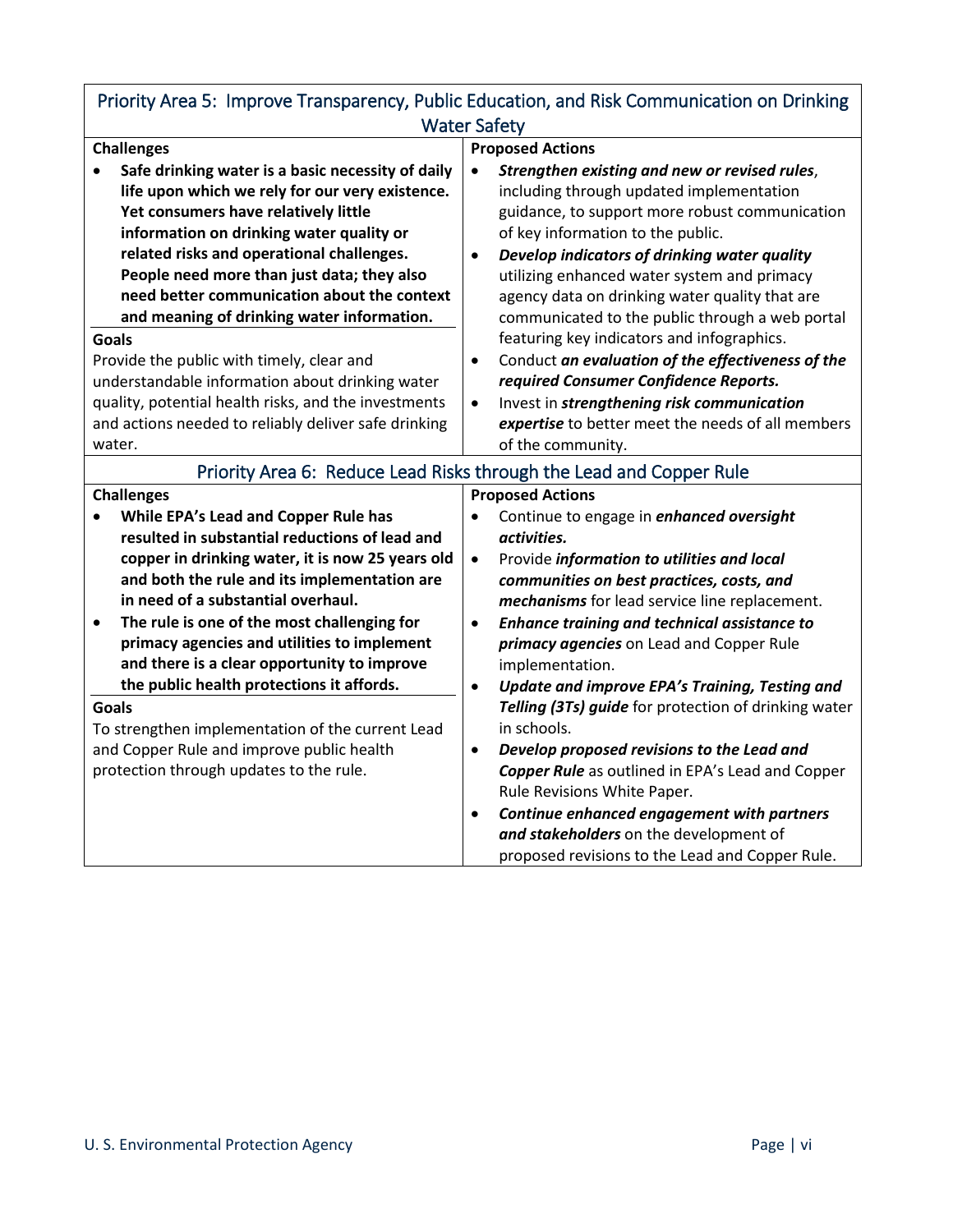## **Introduction**

<span id="page-8-0"></span>The Drinking Water Action Plan is a national call to action, urging all levels of government, utilities and other key stakeholders to work together – to reinvigorate the safe drinking water enterprise and make investments that will impart healthy thriving communities nationwide. The Plan is organized around six Priority Areas in which there is significant opportunity for leadership from states and other partners, provided in detail below. Each offers compelling opportunities for government and stakeholders to work together on creative and pragmatic new approaches – leveraging information to empower consumers and promote robust accountability, promoting equity in infrastructure financing and management, creating new partnerships to protect drinking water sources and promote regional cooperation to solve drinking water challenges, and driving new technologies to better protect public health.

The Priority Areas include:

• Priority Area 1: Promote Equity and Build Capacity for Drinking Water Infrastructure Financing and Management in Disadvantaged, Small, and Environmental Justice Communities

The Drinking Water Action Plan is a **national call to action**, urging all levels of government, utilities and other key stakeholders to work together – to reinvigorate the safe drinking water enterprise and make investments that will impart healthy thriving communities nationwide

- Priority Area 2: Advance Next Generation Oversight for the Safe Drinking Water Act
- Priority Area 3: Strengthen Source Water Protection and Resilience of Drinking Water Supplies
- Priority Area 4: Take Action to Address Unregulated Contaminants
- Priority Area 5: Improve Transparency, Public Education, and Risk Communication on Drinking Water Safety
- Priority Area 6: Reduce Lead Risks through the Lead and Copper Rule

The Plan identifies a series of proposed actions discussed in detail below. EPA has already commenced action in some of these areas, but most will require additional resources and further stakeholder engagement and participation to initiate and complete. The actions proposed here go far beyond what EPA alone can do; all levels of government, utilities, the private sector, and the public each have critical roles to play. State and tribal primacy agencies, in particular, as the primary implementers of SDWA across most of the country, are central to drinking water safety. Many of the key authorities and tools discussed in this Plan – including source water protection, direct oversight of utility management, and infrastructure finance – are exercised primarily by primacy agencies. Local governments – who exercise considerable control over water infrastructure finance and management, land use, and other key areas – are also central players in this effort. Utilities ultimately must take many of the critical actions needed to strengthen drinking water safety, and communities must be actively engaged in supporting these actions. Partnership and collaboration – as well as leadership from states, tribes, local governments, and utilities in particular – will be essential to success.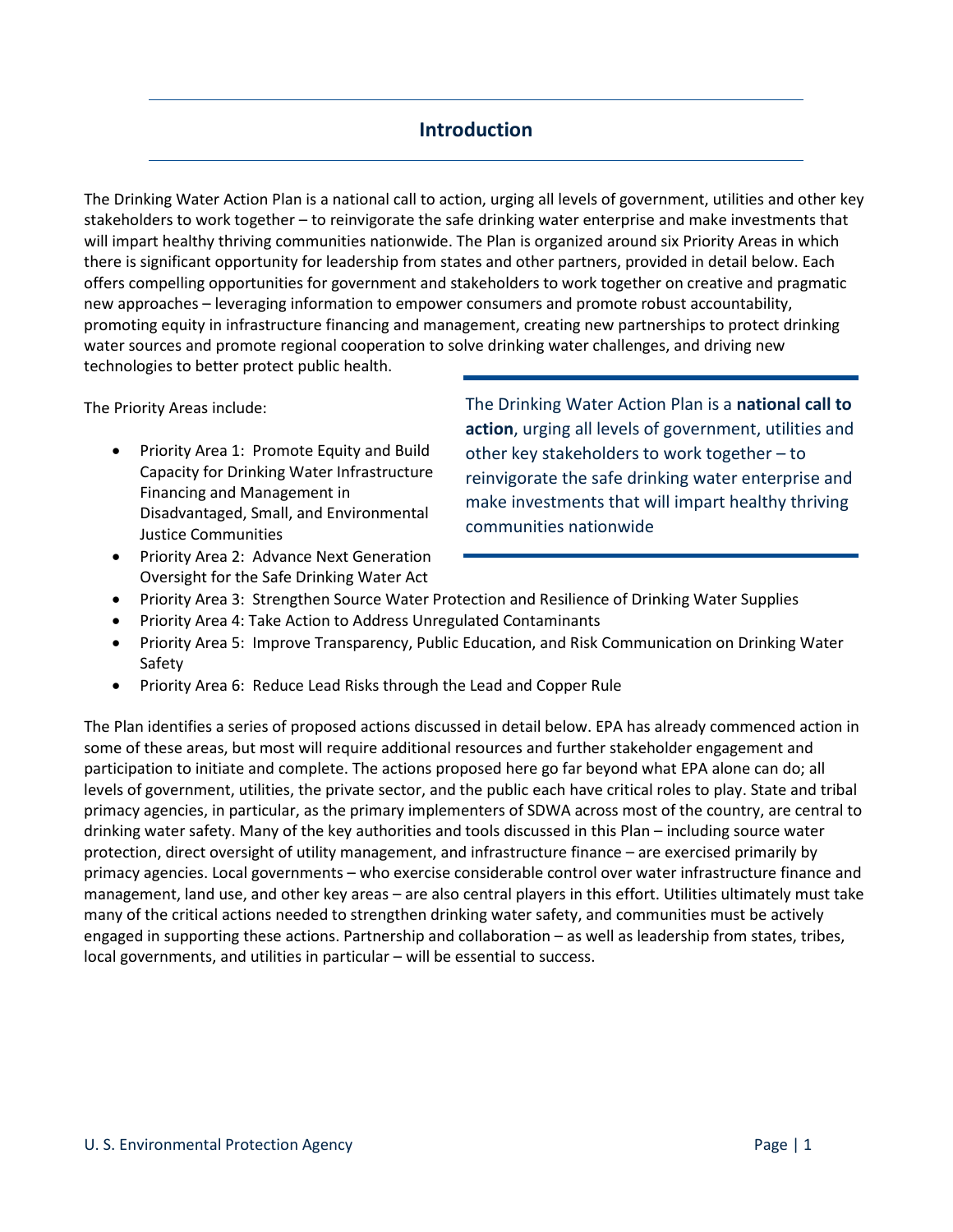# <span id="page-9-0"></span>**Priority Area 1: Build Capacity for Drinking Water Infrastructure Financing and Management in Low-Income, Small and Environmental Justice Communities**

Our Nation is facing a substantial need for investment in drinking water infrastructure renewal, repair, and replacement across all drinking water systems. One indication of the scope of this problem is the 700 water main breaks that occur across the United States every day – over 200,000 per year – each of which causes significant disruption in service and has the potential to put the local public at risk of exposure to dangerous pathogens and other contaminants in their drinking water supply. EPA's most recent (2011) Drinking Water Infrastructure Needs Survey identified a total of \$384.2 billion in capital improvement needs over the next 20 years (2011 through 2031), in addition to the \$271 billion in clean water infrastructure investments that will be

EPA's most recent (2011) Drinking Water Infrastructure Needs Survey identified a total of **\$384.2 billion** in capital improvement needs over the next **20 years** (2011 through 2031), in addition to the **\$271 billion** in clean water infrastructure investments that will be necessary over the same period of time

necessary over the same period of time. While pipe replacement costs make up the largest portion of the overall need, these costs are largely based on the current national annual pipe replacement rate of 0.5 percent – and an assumption that pipe installed today will have a useful life of 200 years. This estimate does not capture the full potential pipe replacement need based on pipe's expected useful life, nor does it capture all potential lead service line replacement costs. Public water systems that provide a safe and adequate supply of drinking water are necessary for maintaining

healthy, sustainable and economically-viable communities. Aging infrastructure can have substantial impacts on water quality. Without increased and sustained investments, communities of all sizes will face greater public health risks over time as their critical drinking water infrastructure approaches or exceeds the end of its service life.

Economically stressed, minority and otherwise disadvantaged communities are facing disproportionate challenges due to limitations in funding for infrastructure investments and establishing and maintaining the technical and managerial capacity needed to support necessary levels of operations and maintenance. Of the over 150,000 public water systems across the country, 97 percent serve fewer than 10,000 people, and 94 percent serve fewer than 500 people. These systems face serious challenges to achieve sufficient scale to sustainably finance and manage a modern drinking water system, and small systems are disproportionately represented among those with SDWA violations or compliance challenges. While many disadvantaged communities are small, it is also important to recognize that infrastructure and management challenges are often present in larger communities serving vulnerable populations, particularly in shrinking cities that have experienced significant population loss in recent decades, as underscored by the recent crisis in Flint, Michigan. Further complicating this picture, a community that is relatively strong economically may still have a significant number of low-income households that may be significantly challenged to meet the costs of their monthly water and wastewater utility bills.

Many disadvantaged communities also face fundamental pressures such as declining, aging, or low-income populations, a declining community economic base, and/or oversized drinking water distribution systems, and may require substantial technical and financial support to sustainably provide safe drinking water to their customers. Lower-income communities also often face challenges with antiquated infrastructure and insufficient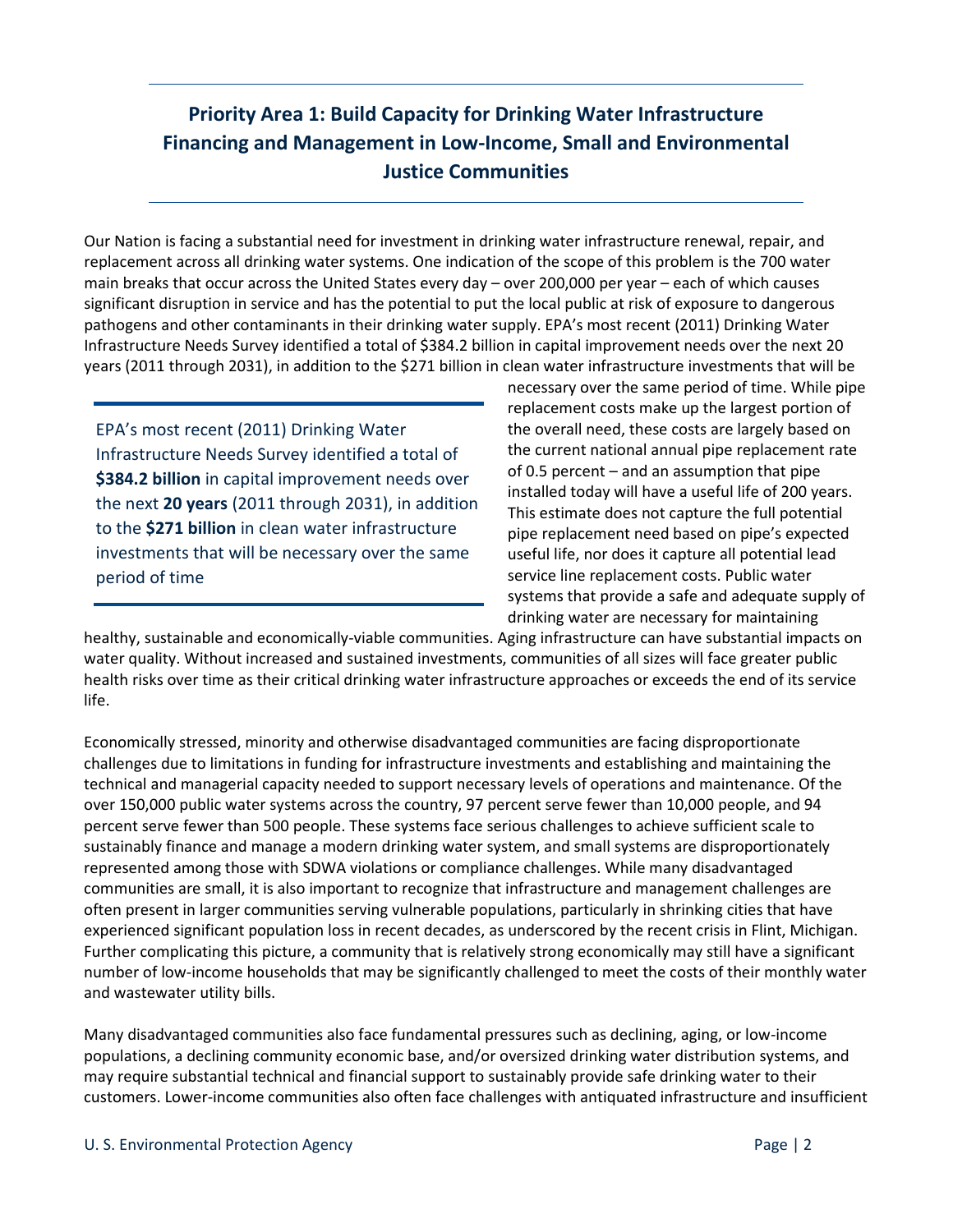training and retention of qualified water system operators. Taken together, these challenges represent compelling environmental justice issues – as they frequently compound to create a situation in which poor and minority communities bear disproportionate health risks as a result of disparities in the provision of safe and reliable drinking water.

These challenges are not new, and EPA and our federal and primacy agency partners are already engaged in significant efforts to support small and disadvantaged communities through funding and technical assistance to provide equity in drinking water protection, as highlighted by the examples here.

- EPA oversees the DWSRF program, administered through the primacy agencies, which, since its inception in 1997, has provided over \$30 billion in support including \$11 billion to small drinking water systems for infrastructure improvements.
	- o The DWSRF program provides important options for primacy agencies to assist minority, lowincome and otherwise disadvantaged communities. The DWSRF enables primacy agencies to provide subsidization to water systems in the form of below-market rate financing for infrastructure projects, with interest rates as low as zero percent. The SDWA requires that primacy agencies, to the maximum extent practicable, prioritize infrastructure projects that address the most serious risk to human health; are necessary to ensure compliance with the SDWA; and assist systems most in need on a per household basis according to affordability criteria established by the state. Additional subsidization is also available to water systems in the forms of principal forgiveness, negative interest rates, or grants.
- The U.S. Department of Agriculture (USDA), which provides substantial support for rural drinking water systems through its Rural Development program actively works with EPA to partner with technical assistance providers to assist communities with system partnership options as well as identify funding opportunities to support partnership activities. EPA and USDA Rural Development actively work together to promote asset management planning, encourage water and energy efficiency practices, and conduct training and technical assistance to increase the adoption of effective utility management strategies to ensure long-term technical, managerial, and financial capacity. Since 2009, USDA Rural Development has funded \$12 billion for nearly 5,000 projects that will provide access to affordable water and wastewater service to 17 million rural residents. In fiscal year (FY) 2015, USDA funded 959 projects and technical assistance and training (TAT) grants totaling \$1.66 billion.
- EPA has established a Water Infrastructure and Resiliency Finance Center (WIRFC), which is undertaking a range of activities in support of water infrastructure finance in disadvantaged communities, including our WaterCARE program which provides technical assistance, a compilation of utility best practices on customer assistance programs, and other new efforts described below.
- EPA provides support for 10 university-based Environmental Finance Centers across the country, which in turn provide technical assistance on water infrastructure finance to disadvantaged communities.
- Over the past 20 years, EPA has provided over \$1.4 billion to support water infrastructure in disadvantaged communities in Indian country, on the U.S.-Mexico border, and in Alaska Native Villages.
- EPA is working to expand the overall level of federal support for infrastructure finance by preparing to implement the Water Infrastructure Finance and Innovation Act (WIFIA), which authorizes EPA to provide direct loans or loan guarantees to support water infrastructure projects. EPA is establishing the foundation for this program and will be prepared to implement it at such time as Congress appropriates funding to support the program.

EPA and our partners see an opportunity to take these efforts to the next level – through a combination of new strategies and better integration of existing work. One priority is to energize our activities to promote water system partnerships to help communities and utilities work together – to achieve better economies of scale, spread costs, and leverage technical, financial, and managerial capacity. Partnerships can play a critical role in supporting equity in public health protections across communities. Primacy agencies have a key role to play in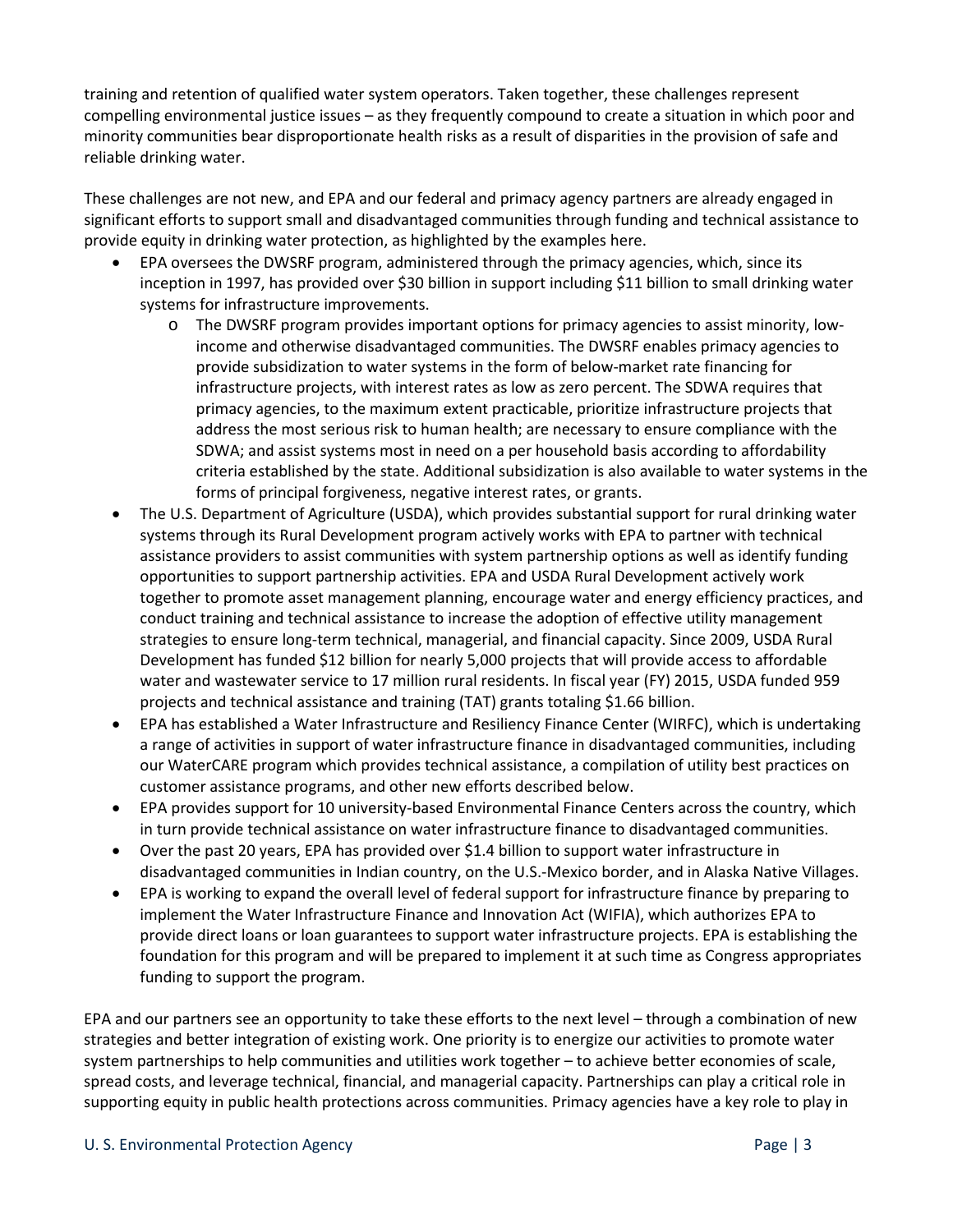this area, as they have the authority and tools to promote a variety of successful water system partnership approaches ranging from sharing of financial or managerial expertise to regional system consolidation. In addition, we propose actions to promote sharing of information on available resources and best practices, and to strengthen coordination among all federal, primacy agency, and local financial and technical assistance resources.

#### <span id="page-11-0"></span>Proposed Actions

1. Launch National Initiative to Promote Regional Partnerships: Over 300 million Americans rely on more than 50,000 community water systems (i.e., drinking water systems that serve a minimum of 15 service connections used by year-round residents or 25 year-round residents) to provide safe drinking water. Over 90 percent of these systems serve fewer than 10,000 people; over 27,000 community water systems serve fewer than 500 people. Many small and disadvantaged communities experience technical, managerial and financial capacity challenges that can complicate their efforts to sustainably provide safe drinking water to the populations they serve. The number and small scale of these systems is one of the single greatest challenges facing the U.S. drinking water system. The technical, managerial and financial challenges facing these systems can seriously impact their ability to provide modern drinking water treatment and management, and even to meet basic regulatory standards. For example, public water systems serving less than 10,000 people account for 97 percent of the total systems inventory, and account for 97 percent of the Total Coliform Rule (TCR) Maximum Contaminant Level violations, and 99 percent of TCR Monitoring and Reporting violations. In some cases, medium and large systems may also present challenges in meeting basic requirements. State and federal regulators spend a disproportionate amount of their overall oversight resources working to get and keep troubled systems in compliance with drinking water safety requirements. These and other disparities in system performance reflect troubling inequities in public health protections among communities.

One successful approach to address this suite of challenges is the formation of partnerships between water systems to leverage limited resources and enhance system capacity. A broad range of partnership options are available, ranging from financial or management agreements between water systems, financing agreements including public-private partnerships, to physical interconnections between systems. A number of states are actively pursuing strategies to address these issues – ranging from incentives for consolidation to provision of technical assistance to support the formation of water system partnership agreements. Beyond small systems, utility partnerships can also provide a mechanism through which higher capacity utilities and cities can share expertise, technical support and services with lower-capacity utilities in economically stressed medium and large cities.

A key principle of water system partnership agreements is that the most effective solutions are locally driven. Further, the critical authorities and resources to promote water system partnerships are at the state and local level. EPA proposes to work with primacy agencies and local governments, utilities, and other stakeholders on a national initiative to promote regional partnerships. In support of this goal, EPA plans in the coming year to convene a national forum to engage our partners to identify successful regional strategies that can support local communities in establishing successful partnership agreements to increase the sustainability and public health protection within the water utility sector. This initiative will provide enhanced opportunities for communities, primacy agencies, utilities and private funders and technical assistance providers to share experiences and leverage expertise, guidance and assistance in establishing water system partnership efforts. In addition, the initiative can support development of tools to help utility efforts to begin the partnership process, establish connections amongst the systems and address challenges that could otherwise discourage partnership development.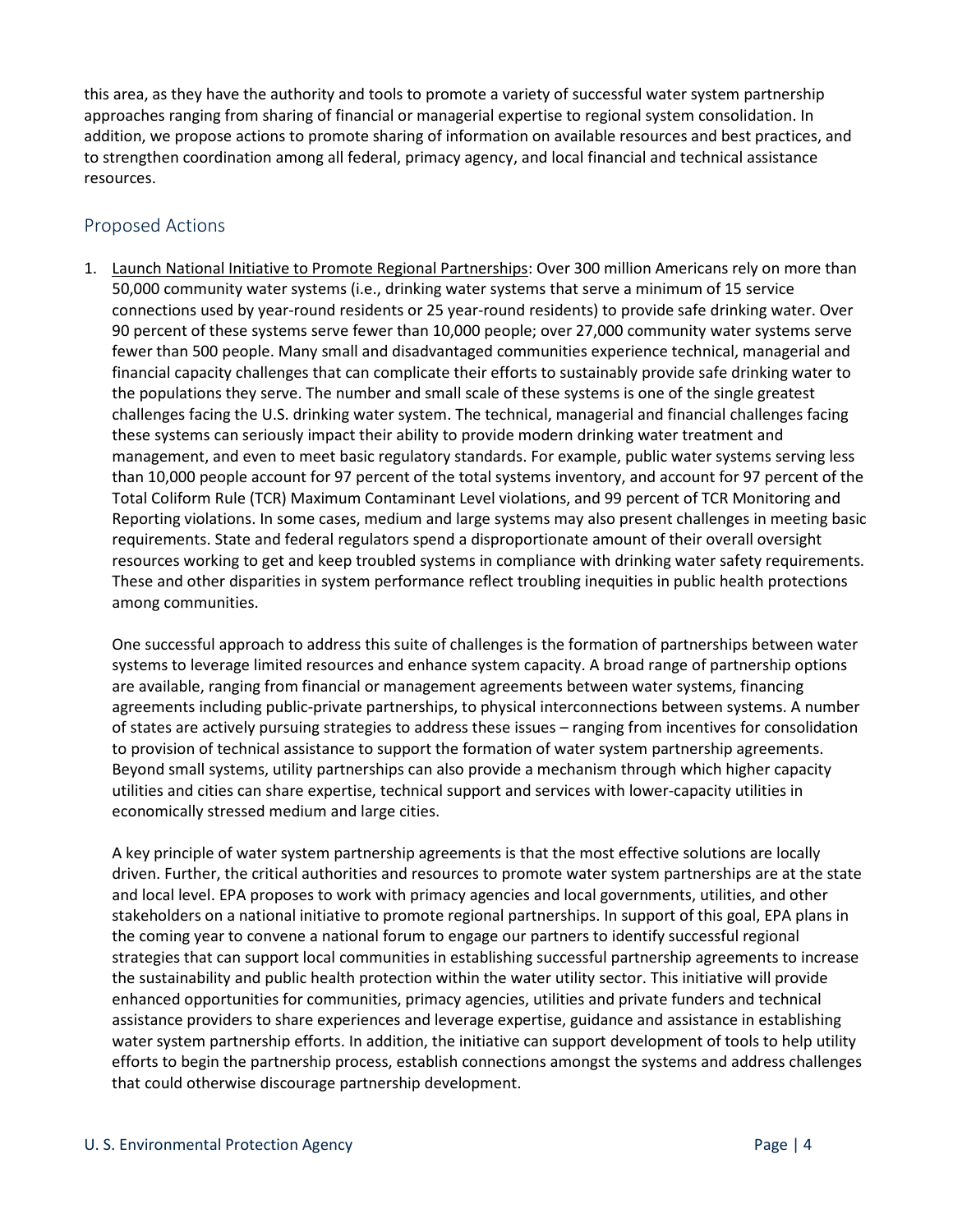2. Reinvigorate Certification, Capacity Development and Workforce Training Programs for Drinking Water System Operators: A well-trained and knowledgeable workforce that implements proper assessment and management of water utility assets is vital to providing safe drinking water and ensuring the long-term sustainability of public water systems. The SDWA established a holistic approach to preventing contamination problems by emphasizing enhanced water system management and establishing the Capacity Development Program and Operator Certification Program. States implement the Operator Certification Program, utilizing the EPA issued program guidelines which specify minimum standards for certification and recertification of operators. If a state does not implement the operator certification program, then EPA must withhold 20 percent of its annual DWSRF capitalization grant. EPA proposes to work with the states to update the Operator Certification guidelines to help modernize requirements to ensure safe and sustainable operation of drinking water systems. Maintaining up-to-date Operator Certification guidelines will also be important as requirements evolve to account for emerging challenges such as *Legionella* in premise plumbing and water reuse. EPA will also encourage states to take advantage of the flexibility to set aside DWSRF funds for implementation of the program.

Operators were identified by the industry as one of the mission critical positions in utilities, and predicted workforce shortages in the water sector can affect a utility's ability to reliably provide safe water. Current estimates place the anticipated loss of current utility employees at between 30 to 50 percent within the next 10 years due to the aging workforce in the water sector. Utilities will feel the impact of these retirements most severely in areas requiring technical skills and knowledge, such as engineering and operations. Estimates are that the water supply and sanitary services sector will experience a growing need for additional employees in the coming years – due to new regulations, growth in infrastructure, security challenges, and customer demands, at the same time that the industry is facing a wave of retirements from the aging workforce.

Attracting and training the next generation of water system operators is a major priority across the sector, but particularly for small and disadvantaged communities. A growing number of states, utility associations, and individual utilities are investing in workforce development programs – including through innovative partnerships with local community colleges – to recruit and train the drinking water system operators of the future. These efforts, coupled with a reinvigorated operator certification program – can help to ensure that drinking water systems are run by experienced, well-trained people as technology, industry, and regulatory requirements change, maintaining the highest level of drinking water quality to support healthy communities.

3. Identify and Promote Best Practices in Technical Assistance for Disadvantaged Communities: States and technical assistance providers have developed a substantial body of experience in delivering technical assistance to small and disadvantaged communities. There is a lot of innovation happening in this space – including state-level mechanisms to coordinate and integrate different funding sources, programs to provide predevelopment assistance to build a "pipeline" of projects for small and disadvantaged communities, and efforts to promote regional and other partnerships through technical assistance. There are substantial opportunities for better sharing of information and replication of success across states, regions and agencies. EPA plans, within the coming year, to work with federal, primacy agency, and local partners and key external stakeholders to develop and disseminate an interactive compendium of best practices related to successful funding and capacity-building programs for low-income and small communities. This resource, which will evolve and develop over time, will also identify attributes of successful technical assistance to communities in need. EPA proposes to work with key partners to ensure robust communication and education opportunities for communities and primacy agencies using this resource.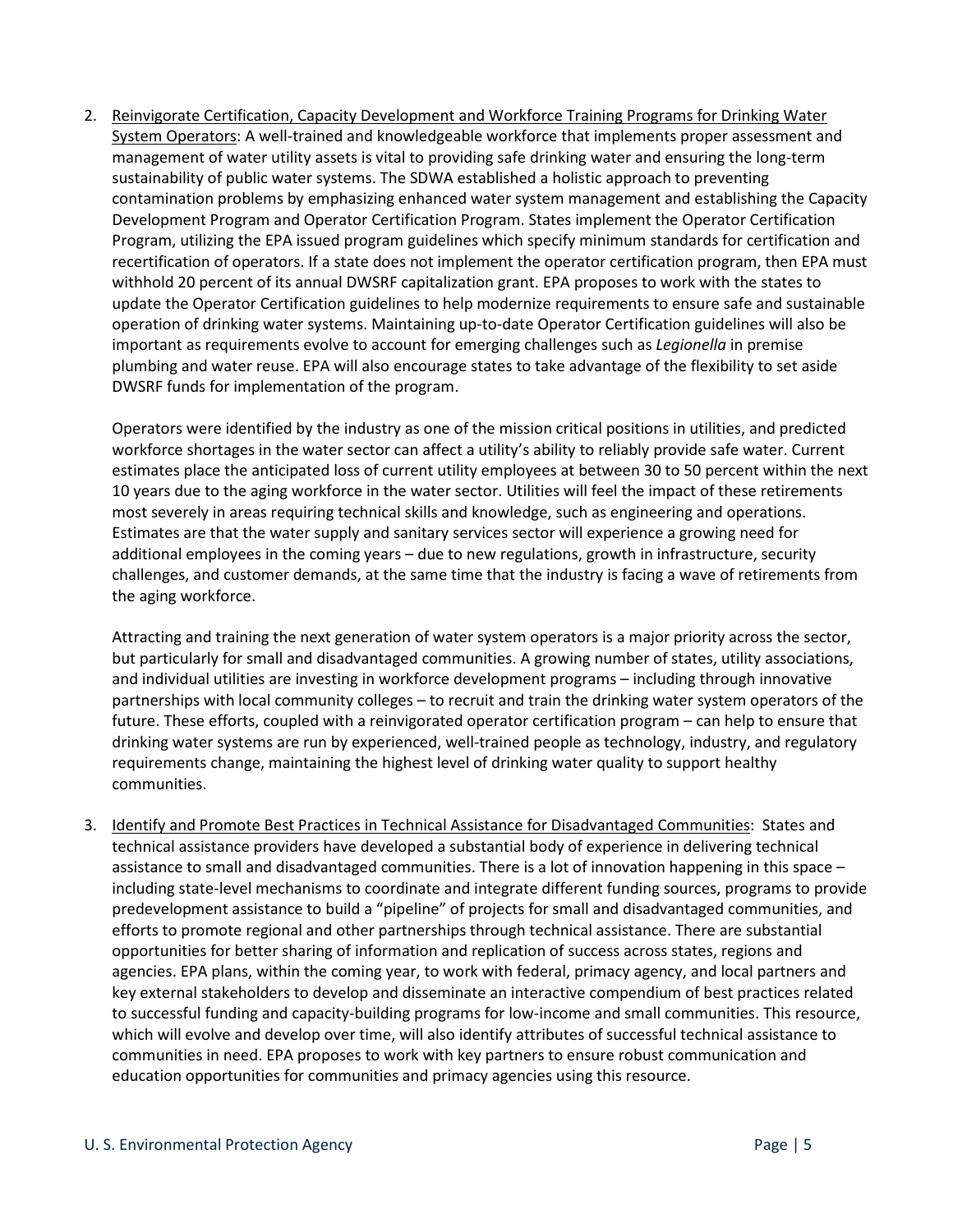- 4. Implement Transparent Metrics on SRF Support for Disadvantaged Communities: The Drinking Water and Clean Water SRF programs provide flexibility to primacy agencies to assist low-income and otherwise disadvantaged communities by providing additional subsidization to water systems in the form of belowmarket rate financing, with interest rates as low as zero percent. Primacy agencies prioritize infrastructure projects that address the most serious risks to human health; ensure water system compliance with SDWA requirements; and assist systems most in need on a per household basis, according to state-established affordability criteria. EPA will work with the primacy agency SRF programs to establish new metrics that will allow the tracking of assistance agreements and additional subsidization based on the income status of the communities served by these programs. These metrics will support the efforts of the SRF programs in identifying, disseminating and promoting primacy agency best practices for assisting water systems most in need by enhancing public transparency and communication about how SRF funds are utilized to help communities in need.
- 5. Establish a "One-Stop" Online Water Infrastructure Financing Portal: In coordination with water sector stakeholders, EPA proposes to develop an on-line water infrastructure funding portal to assist local communities with identifying funding sources, financing approaches, and case studies for funding water infrastructure capital projects and predevelopment or other planning requirements. These water infrastructure finance resources will help communities make informed decisions for their drinking water, wastewater, and storm water infrastructure needs and facilitate local community efforts to obtain funding to address critical infrastructure investment needs.
- 6. Promote Best Practices in SRF Management Including Leveraging SRF Funds, Incentivizing Asset Management, and Fully Utilizing SRF Flexibilities to Support Disadvantaged Communities: State administration of the SRFs can play a critical role in supporting disadvantaged communities. The current infrastructure funding needs in many disadvantaged communities far outstrip the currently available resources to fund these projects. While many primacy agencies currently leverage their SRF funding – e.g. through issuance of bonds or integration/coordination with other funding sources – there are opportunities to create greater program demand to expand these practices. These practices can help to increase the overall availability of infrastructure funding, providing an opportunity to promote greater equity among communities. EPA will work with primacy agencies to develop publicly available information on the different types of primacy agency leveraging practices – and the degree to which these are being implemented across state programs – to identify opportunities for greater use of leveraging to expand available resources.

In addition, it is critical that states structure SRF funding to ensure that recipients are adopting asset management practices that will support safe and sustainable operation of their systems. A number of primacy agencies have built asset management requirements into SRF agreements, with disadvantaged communities receiving additional subsidization under the DWSRF. This critical work, which helps to strengthen the long-term sustainability of these systems, should be an important focus for *every* primacy agency. EPA plans to work with all primacy agencies to promote the use of asset management across a broader set of communities served by the DWSRF program.

Finally, EPA and our primacy agency partners see key opportunities to expand the use of available flexibilities in the SRF program to better support small and disadvantaged communities. These flexibilities include the use of DWSRF set-asides for small system technical assistance and operator certification programs and additional subsidies for disadvantaged communities. EPA intends, within the coming year, to provide training and technical assistance to primacy agencies tailored to promote broader utilization of opportunities to use SRF funding to support small and disadvantaged communities.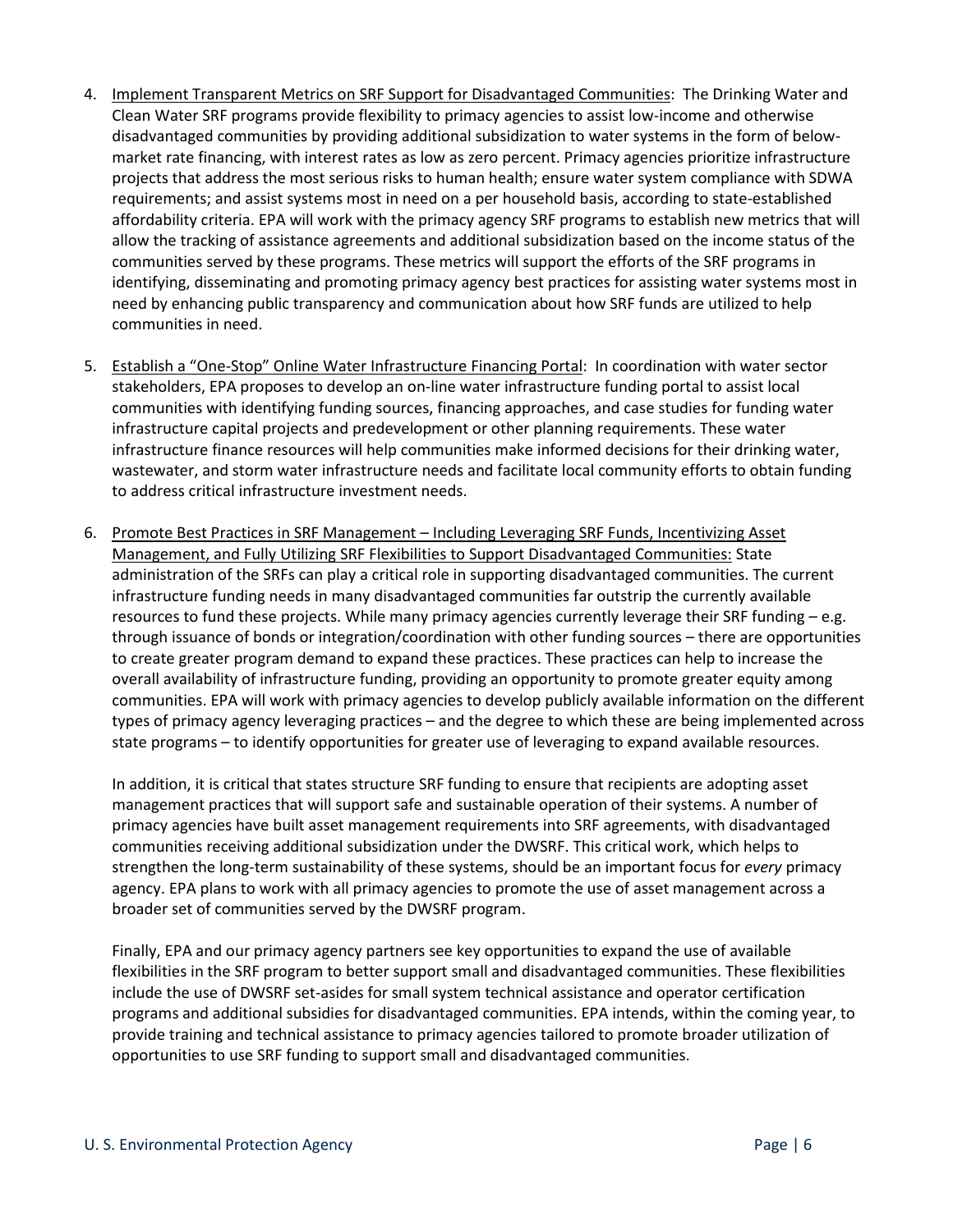## <span id="page-14-0"></span>**Priority Area 2: Next Generation Oversight for Safe Drinking Water Act**

State, territorial and federal regulators play a critical role in ensuring the safety of our Nation's drinking water. Under SDWA, EPA authorizes primacy agencies to assume primary enforcement responsibility for regulation of public water systems to states, territories, and Indian Tribes if they meet certain requirements. Forty-nine states, five territories (American Samoa, the Commonwealth of the Mariana Islands, Guam, Puerto Rico and the Virgin Islands) and the Navajo Nation have been granted primacy under SDWA, and this National Action Plan provides important opportunities for leadership by primacy agencies. EPA leads the national drinking water enforcement and compliance program in part by developing and implementing enforcement policy and providing the public with easy access to public water system compliance data. Primacy agencies must have regulations that are no less stringent than the National Primary Drinking Water Regulations (NPDWRs) promulgated by EPA. Primacy agencies must conduct sanitary surveys, adopt enforcement programs that are adequate to ensure compliance with drinking water regulations, and report violations and other data to EPA. As a condition of their DWSRF grant, primacy agencies are also required to have a program to build and maintain water system technical, managerial, and financial capacity. Primacy agencies receive support for their programs through the Public Water System Supervision (PWSS) grants and the State Drinking Water Revolving Loan Fund (DWSRF) set asides. EPA promulgates the NPDWRs implemented nationwide, develops regulatory guidance, and provides scientific and technical information critical to the effective implementation of SDWA. In addition, EPA provides oversight of state programs and develops draft and final grant allocations, as well as guidance and communication materials.

State, territorial and federal regulators play a critical role in ensuring the safety of our Nation's drinking water

In the case of Wyoming, the District of Columbia and most of Indian country, EPA has direct implementation responsibility, including enforcement. The EPA Administrator has broad authority to act to protect the health of persons in situations where there may be an imminent and substantial endangerment to human health.

Primacy agencies and EPA are under increasing pressure. In addition to the challenge of working to ensure simultaneous compliance with over 90 NPDWRs for 150,000 public water systems nationwide,

regulators are facing increasing challenges associated with unregulated contaminants, aging infrastructure, and extreme weather events. Regulators have had to meet these challenges in the context of flat or diminishing resources. The Association of State Drinking Water Administrators (ASDWA) recently estimated that to fulfill the minimum required functions, state drinking water programs need at least \$625 million per year, or \$240 million more than they currently receive from all funding sources. ASDWA stated that for more robust, comprehensive programs, the requirement would be \$748 million, leaving a gap of \$308 million. The EPA continues to provide important support for the implementation of primacy agency drinking water programs through both the PWSS program and DWSRF set-asides, however, these resources alone have been insufficient for the states to develop and implement comprehensive drinking water protection programs. Thus, additional funding beyond the current levels of federal support to primacy agencies will be a critical factor in strengthening oversight.

It is critically important that the Nation provide sufficient resources to support both primacy agencies and federal regulators. There is a range of mechanisms available to states to provide adequate and consistent funding to primacy agencies, including dedicated funding supported by utility fees, and this is an area that warrants further attention. In addition, it is critical that regulators develop and implement new tools and approaches that strengthen the effectiveness and efficiency of oversight, technical assistance, and enforcement activities.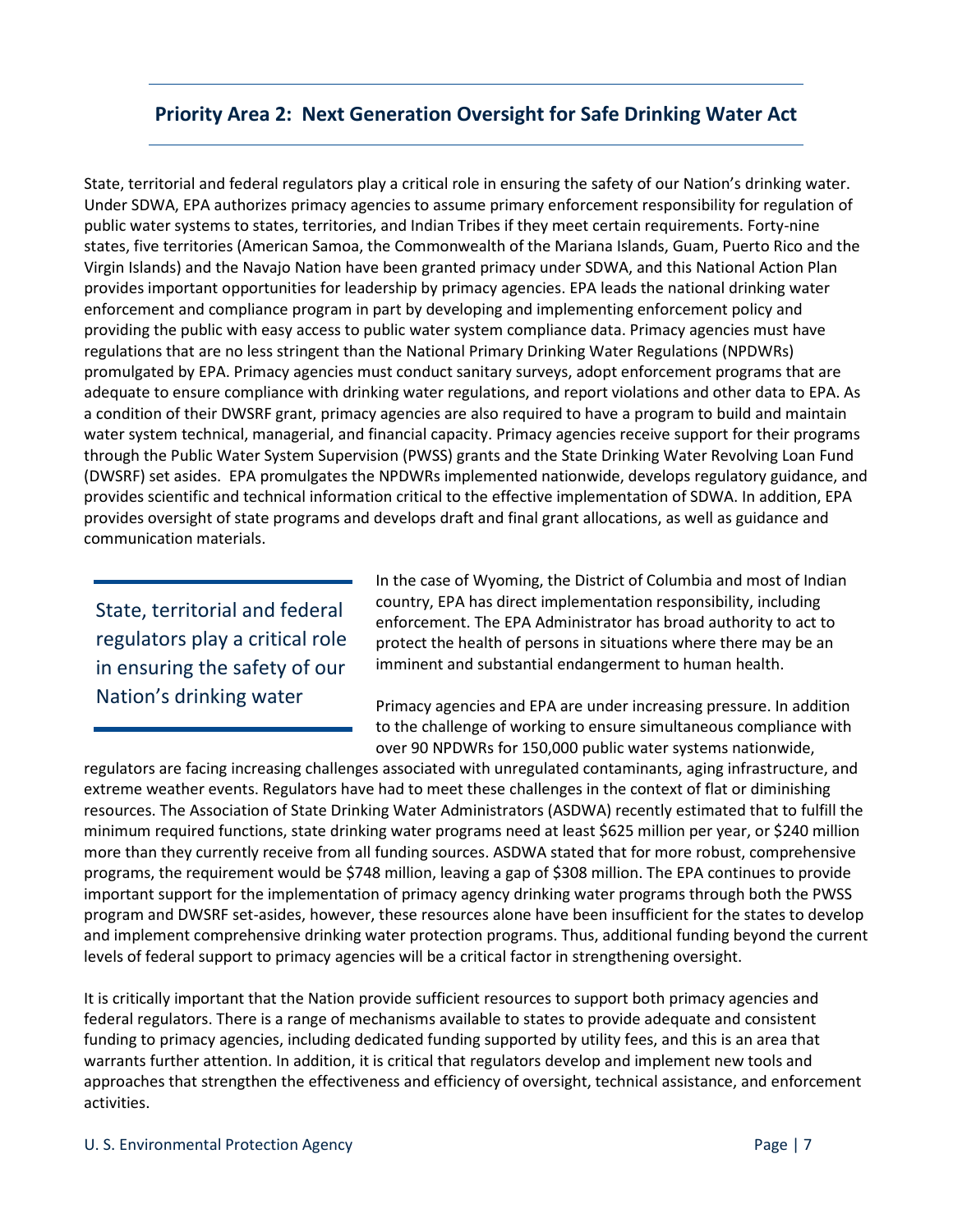We propose a series of actions that leverage the power of information in support of those goals – increasing speed and public transparency in sharing compliance data, establishing more consistent and objective public reporting on EPA's oversight of primacy agencies, developing better indicators of troubled systems in need of technical assistance or oversight response, and enhancing communication with the public on the implications of this information for the safety of their local drinking water supply. By improving the quality of compliance information, and sharing that information more quickly and effectively between EPA and primacy agencies and with utilities and the public, we can boost accountability to the public, help prevent problems before they arise, strengthen communication and collaboration between primacy agencies and federal regulators, and promote quicker responses to and mitigation of problems with individual systems. All of this will also support more sustained public attention and investment – both in local drinking water systems and in primacy agencies and federal regulatory programs.

#### <span id="page-15-0"></span>Proposed Actions

1. National E-Reporting Rule and Data Systems to Support Electronic Reporting for SDWA: In collaboration with our primacy agency partners, we propose to initiate development of a national rule requiring mandatory electronic reporting for SDWA compliance data, to increase the timeliness, completeness and quality of information transfer between drinking water systems, primacy agencies, EPA, and the public. Currently, electronic reporting is not nationally required; some primacy agencies have implemented electronic reporting for SDWA compliance data, but many others have not. In addition, EPA currently administers a national information system (the Safe Drinking Water Information System, or SDWIS) to which primacy agencies input compliance information. The agency is in the process of implementing a new system – SDWIS Prime – that will greatly enhance the capabilities of SDWIS. As part of that effort, we are working with primacy agencies to implement the SDWIS Prime Compliance Monitoring Data Portal (CMDP), which will support electronic reporting of drinking water quality data under SDWA.

CMDP and SDWIS Prime will greatly strengthen transparency and oversight, while facilitating significant reductions in reporting burden for the drinking water sector. To be effective, however, they must be used to report full and accurate information from regulated entities and primacy agencies to EPA. A national ereporting rule, similar to those that have been implemented for other environmental programs, would support that goal. EPA plans to collaborate with our state partners to identify and overcome implementation challenges states with limited digital expertise could experience. National reporting of electronic compliance information will also support development of key performance indicators to identify problem drinking water systems and target oversight and technical support, discussed below.

- 2. Triennial, Publicly Released EPA Reviews of Primacy Agencies' Programs: EPA engages in ongoing regular oversight of state, territorial and tribal primacy agencies. Consultations and recent reviews, however, make clear that there is a need for greater consistency and public transparency in the conduct of primacy agency activities under SDWA. Accordingly, in collaboration with our primacy agency partners, EPA proposes to publish regular, triennial on-site reviews of primacy agency drinking water programs, based on clear, objective metrics that leverage electronic reporting of data on the quality of drinking water in publicly accessible reports. This transparent approach to EPA oversight of primacy agencies will help to strengthen public confidence in the consistency and integrity of our collective implementation of SDWA – supporting accountability and public understanding of actions at all levels of government.
- 3. Develop Priority Indicators to Identify Troubled Drinking Water Systems: In a world of limited oversight resources, it is critical the EPA and primacy agencies become more effective at proactively directing oversight and technical assistance resources to systems that are most likely to face problems or risks that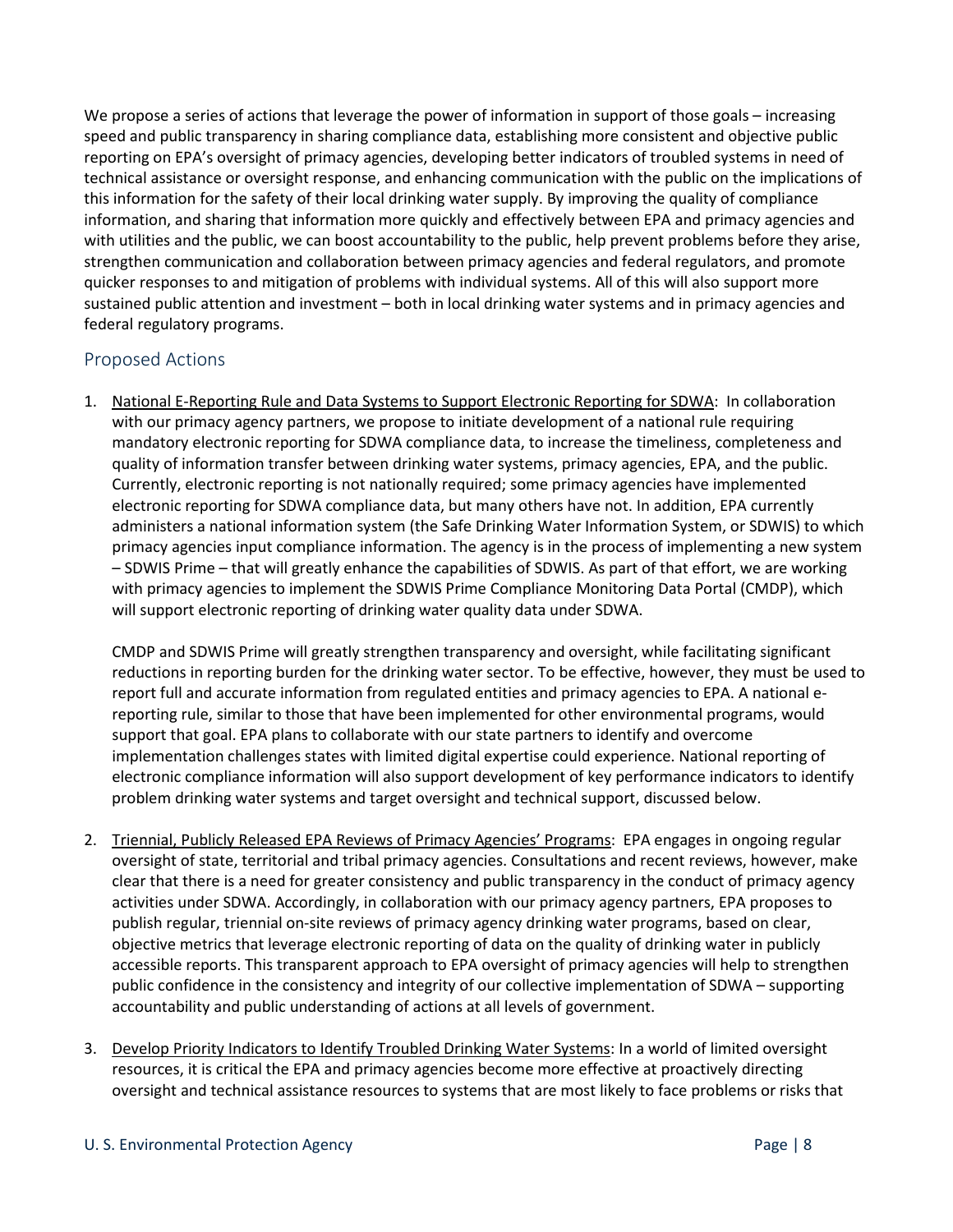may adversely affect public health. Indicators may also be used to identify systems that are likely to be in violation, and follow-up with the appropriate compliance assistance and enforcement response. Building on existing efforts in this area, EPA plans to work with our primacy agency partners to develop priority indicators that can be used to best focus primacy agency and EPA oversight resources and technical assistance on troubled systems. EPA will build on the Agency's existing Drinking Water Enforcement Response Policy for this proposed action.

- 4. Integrate Public Health Surveillance Data with Drinking Water Quality Information: There needs to be a more concerted national effort to advance programs that facilitate exchange or integration of drinking water quality information collected by local utilities and drinking water regulators and public health data held by public health officials. Closing this gap represents an opportunity to better understand potential drinking water-related health risks (e.g. the relationship between exposure to drinking water contaminants and adverse health effects) at the local level; greater integration and analysis of such information could better inform local and primacy agency decisions, for drinking water system management and oversight and public health interventions. EPA proposes to work in collaboration with the Centers for Disease Control and Prevention, primacy agencies, and the Association of State and Territorial Health Officials, to support local efforts to integrate and analyze public health surveillance data (such as childhood blood lead levels) with community drinking water quality data. Ultimately, such integration could provide a means to improve early identification of emerging drinking water-related public health risks as well as better prioritization of actions to mitigate exposure to potentially harmful drinking water contaminants.
- 5. Promote Use of Advanced Monitoring Technology and Citizen Science: Outside of the treatment plant, realtime monitoring of water quality and hydraulic parameters is limited at most drinking water utilities. Extending the application of real-time, online monitoring of these parameters into source water and the distribution system can improve a drinking water utility's ability to detect and manage emerging problems. In source waters, online water quality monitoring can be used to detect emerging water quality problems such as algal blooms and taste and odor episodes, as well as accidents such as spills into the waterbody. In distribution systems, online water quality and hydraulic monitoring can be used to detect a deterioration in disinfectant residual, onset of nitrification, and other common water quality problems, as well as detect distribution contamination incidents. Real-time data from advanced monitoring technologies provide utilities with information to proactively address emerging water quality issues and better protect public health. Further, engaging citizen science can greatly expand the reach of critical information on source water quality. EPA proposes to work with other federal agencies, partners and stakeholders to continue to promote efforts to develop and deploy advanced monitoring technology and citizen science on drinking water quality.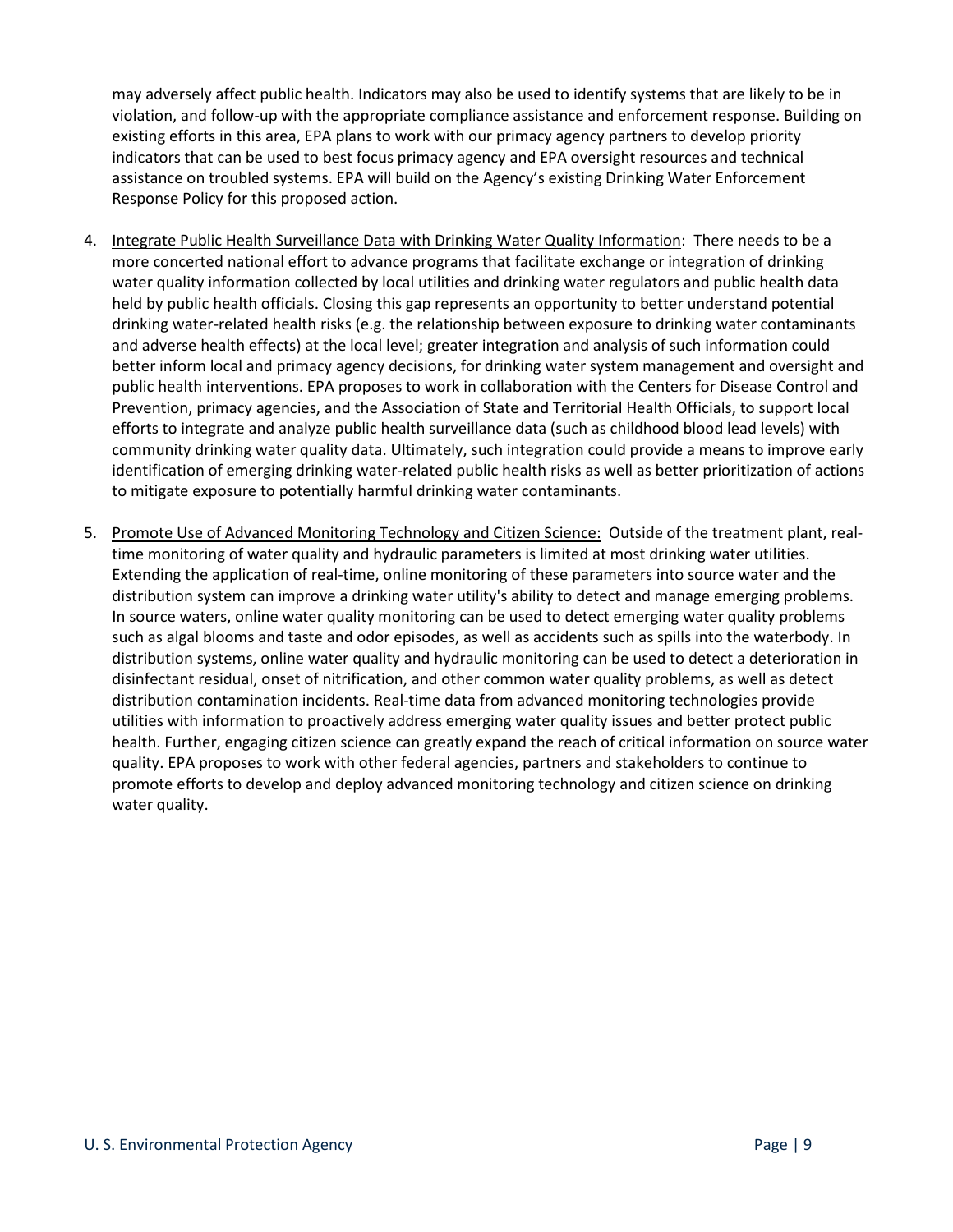# <span id="page-17-0"></span>**Priority Area 3: Strengthen Source Water Protection and Resilience of Drinking Water Supplies**

The SDWA is designed to protect drinking water quality from the source to the tap. Maintaining a focus on drinking water quality across this continuum is essential to the protection of public health. Over the past three years, significant drinking water challenges have emerged, highlighting an urgent need for greater focus at the state and local level on the protection of drinking water sources. Failure to adequately protect source water has considerable public health and economic consequences. These events have highlighted the vulnerability of our ground water and surface water sources of drinking water, including:

- the August 2014 drinking water advisory for algal toxins in the drinking water of the City of Toledo, Ohio, as a result of a Harmful Algal Bloom in Lake Erie;
- a Harmful Algal Bloom in the summer of 2015 that spanned nearly 700 miles of the Ohio River, requiring multiple drinking water systems to close off their intakes;
- contamination of groundwater and surface water drinking sources with nitrates in states across the country as a result of improper application and management of fertilizers and other agricultural activities;

The Safe Drinking Water Act is designed to protect drinking water quality from the source to the tap

- the January, 2014, contamination of the Charleston, West Virginia, water supply with an unregulated contaminant (MCHM), following a release from a leaking tank at a coal washing facility located a mile upstream of the drinking water intake structure for the community, resulting in an estimated economic impact to the state of over \$70 million;
- contamination of underground sources of drinking water with unregulated perfluorinated compounds such as PFOS and PFOA from airfields and industrial sources in a number of communities across the country; and
- nutrients and other contaminants from agricultural practices and urban storm water continue to contribute significantly to source water protection challenges.

These events and others are symptomatic of broader challenges associated with degradation or contamination of source water across the country, underscoring the need for new approaches and intensified source water protection efforts. There are numerous opportunities for primacy agencies to provide leadership on source water protection, and these efforts also provide the opportunity to increase drinking water source resiliency to challenges associated with climate and extreme weather events such as persistent drought.

Source water protection is a proactive, cost-effective, and sustainable approach to protecting our nation's drinking water. The strength of source water protection is showcased by cities like New York, which maintains clean drinking water for 9 million people using upstate land conservation, "watershed" law enforcement officers, real-time source water monitoring, and other watershed protections. As we face growing risks to water quality and availability, source water protection stands as an important frontline strategy for addressing priority challenges to providing safe drinking water, in particular, point and nonpoint pollution sources, emerging and unregulated contaminants, and the impacts of climate and extreme weather events such as severe flooding and persistent drought.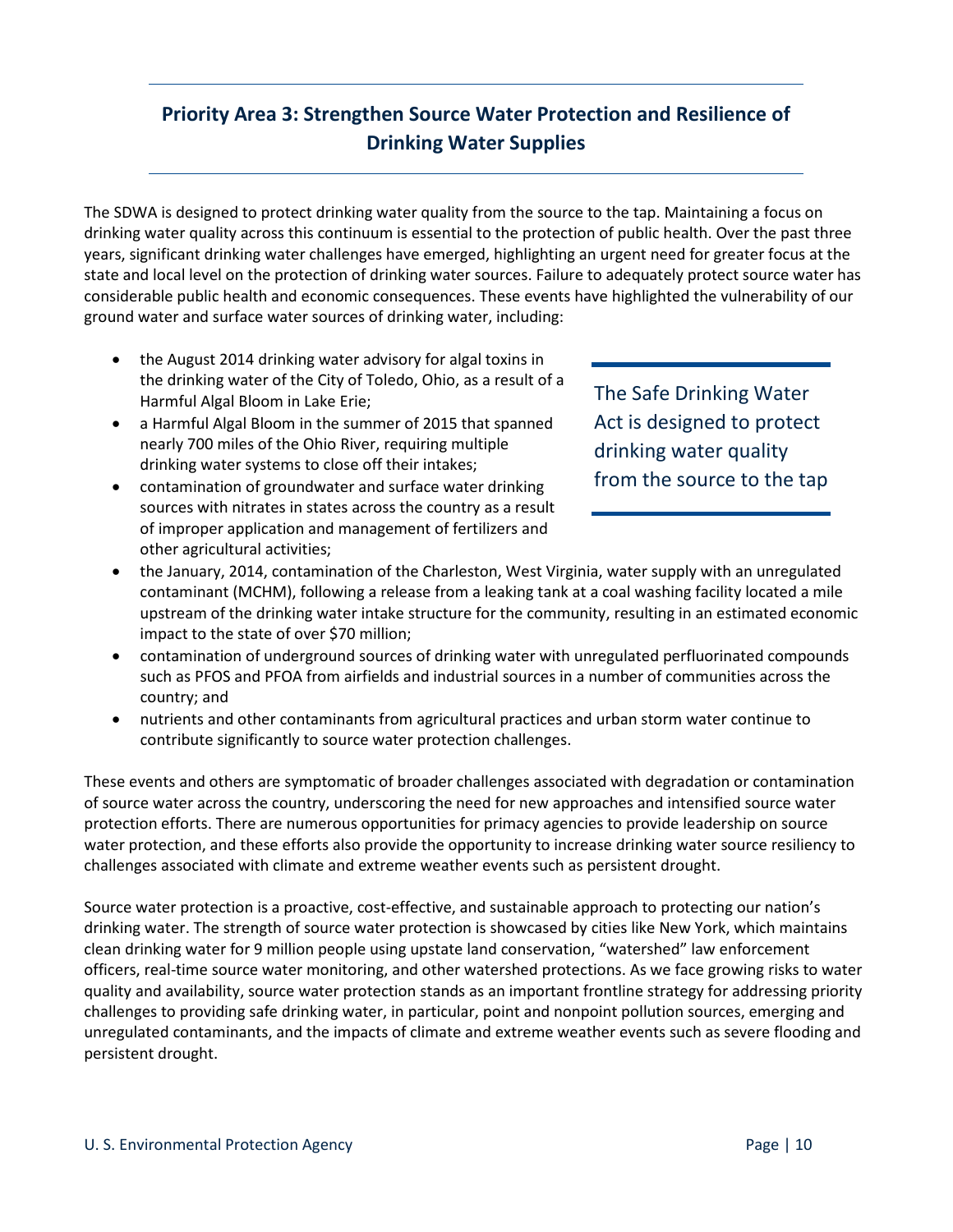States, local communities and partners across multiple sectors must collaborate to address key source water protection challenges.

- *Contamination of underground and surface sources of drinking water by industrial pollution.* Industrial activities, and the contaminants they discharge, are constantly evolving. While the EPA Toxics Release Inventory reports a decrease over the last several years in the number of facilities reporting toxic discharges, many communities across the country face contamination of drinking water supplies from bromides, PFOS and PFOA, and other industrial chemicals.
- *Nutrient pollution impacts on drinking water.* Nutrient pollution from nitrogen and phosphorous remains one of the greatest challenges to our Nation's water quality and presents a growing threat to public health and local economies, resulting in impacts such as toxic harmful algal blooms, nitrate contamination of drinking water sources, and costly impacts on recreation, tourism and fisheries. Nutrient pollution comes from diverse sources, including wastewater treatment plants, livestock operations, and storm water runoff. Recent surveys found that over 40 percent of lakes and streams in the United States have harmful levels of phosphorous and/or nitrogen.
- *Storm water runoff in urban areas.* Urban and suburban storm water can create rapid and sporadic spikes in hydrocarbons, sediments, pesticides, fertilizers, nutrients, and pathogens in sources of drinking water, and can contribute to combined sewer overflows, with significant impacts to source waters.
- *Climate and extreme weather events.* Two-thirds of the country has faced drought in the past several years, with severe consequences to the economy and public health. The recent drought in California has significantly challenged the efforts of drinking water utilities to provide safe and reliable drinking water to the communities they serve. Water quantity and quality are often linked, as drought may force public water systems to revert to emergency drinking water sources of lesser quality, which can significantly raise treatment costs and complexity. Water availability challenges may also amplify the impact of contamination. The country is also experiencing more frequent and larger storms and extreme flooding, which can compromise source waters and damage water utility treatment equipment.

These challenges highlight the value of a holistic approach to water resource management and a recognition that policies across multiple sectors potentially impact source waters and drinking water system resilience. Failure to adequately protect drinking water at the source has major public health and economic consequences. EPA and other federal agencies have already made considerable strides through a broad range of efforts including:

- promulgation of the Clean Water Rule, which clarifies the scope of surface water protection under the CWA, including coverage of headwater streams that are the source of drinking water for over 100 million (nearly in one in three) Americans;
- extensive efforts to address nutrient pollution through nonpoint-source program grants under CWA section 319; collaboration with USDA; and technical assistance to states, as described i[n EPA's renewed](https://www.epa.gov/sites/production/files/2016-09/documents/renewed-call-nutrient-memo-2016.pdf)  [call to action to reduce nutrient pollution](https://www.epa.gov/sites/production/files/2016-09/documents/renewed-call-nutrient-memo-2016.pdf) and support for incremental actions to support water quality and protect public health [\(https://www.epa.gov/sites/production/files/2016-09/documents/renewed](https://www.epa.gov/sites/production/files/2016-09/documents/renewed-call-nutrient-memo-2016.pdf)[call-nutrient-memo-2016.pdf\)](https://www.epa.gov/sites/production/files/2016-09/documents/renewed-call-nutrient-memo-2016.pdf)
- the Source Water Collaborative, established in 2006, which is a national partnership of 26 federal agencies, state associations, utility associations, and NGOs that identifies and supports implementation of strategies to protect drinking water sources, such as the CWA-SDWA Coordination Toolkit, which supports state actions to leverage CWA tools to protect critical drinking water supplies;
- regional workshops across the country to promote state and local actions to protect watersheds that serve as sources of drinking water;
- the development of publicly available data-sharing tools like th[e Drinking Water Mapping Application to](https://www.epa.gov/sourcewaterprotection/dwmaps)  [Protect Source Waters \(DWMAPS\),](https://www.epa.gov/sourcewaterprotection/dwmaps) a GIS-based tool which provides drinking water professionals, Source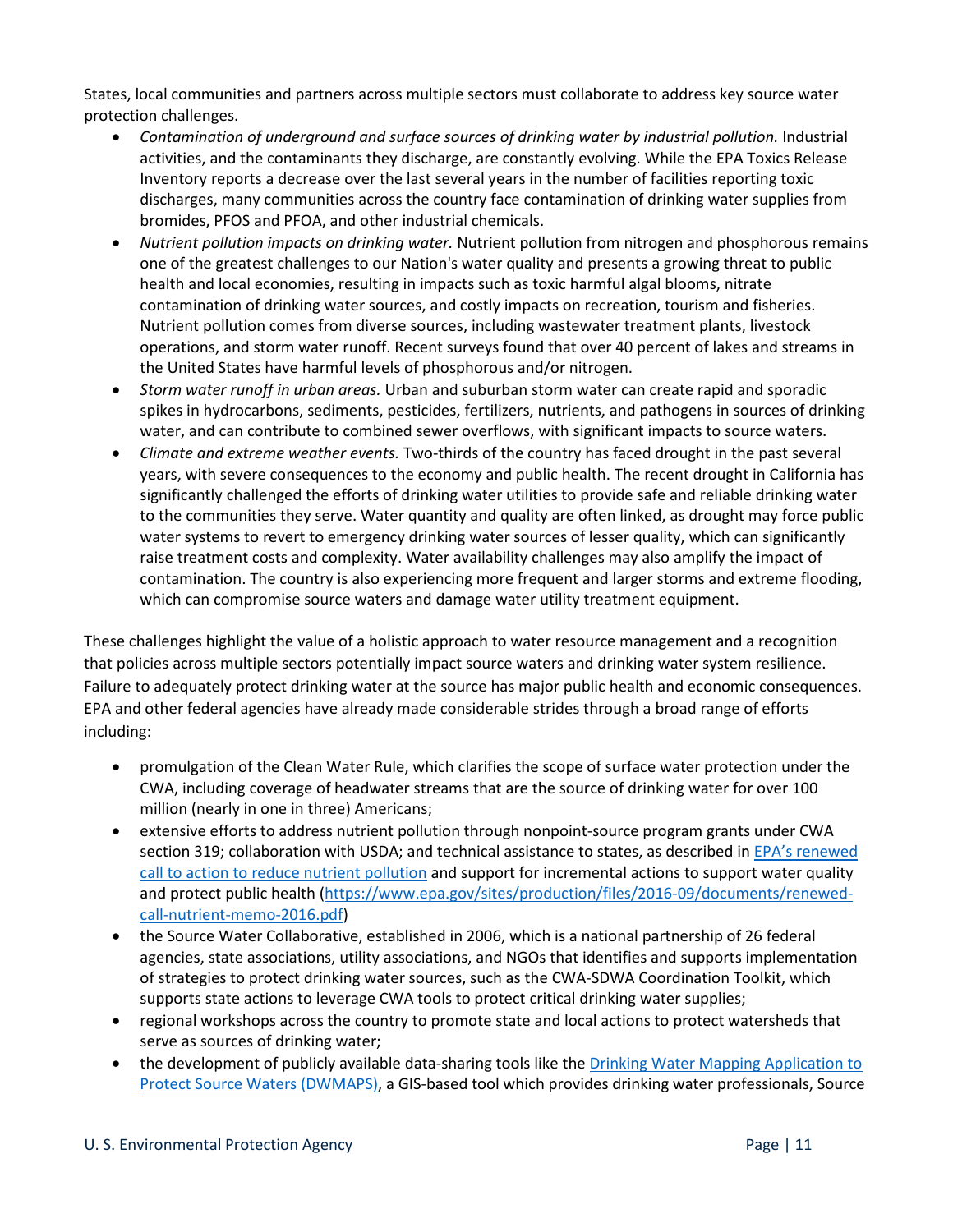Water Collaboratives, watershed groups, and the public with information to update source water assessments and prioritize source water protection measures in any location or watershed in the country [\(https://www.epa.gov/sourcewaterprotection/dwmaps\)](https://www.epa.gov/sourcewaterprotection/dwmaps);

- EPA's Climate Ready Water Utilities (CRWU) initiative, which helps water utilities plan for extreme weather events by providing drinking water, wastewater, and storm water utilities with practical tools, training, and technical assistance needed to adapt to potential weather related impacts such as degradation or loss of source or receiving water quality or quantity;
- the National Drought Resilience Partnership, which brings together nearly twenty federal departments and agencies to collaborate on measures to build resilience to drought through collaborative work with states and other stakeholders.

While a great deal of progress has been made, much work remains to be done and there are substantial opportunities for gains in source water protection and increased resilience through state, tribal, local and utility leadership.

## <span id="page-19-0"></span>Proposed Actions

1. Update and Take Action on Source Water Assessments: Under the 1996 amendments to SDWA, states were required to establish Source Water Assessment programs for all public water systems to provide local officials, utilities and citizens with appropriate information to protect drinking water sources against contamination. EPA strongly encourages states, tribes, local governments and utilities across the country to update and strengthen source water assessments, to share information with the public on source water risks and opportunities for mitigation, and to take actions to protect drinking water sources against contamination or overuse.

Updating and strengthening source water assessments will be a shared effort among all levels of government, with states taking the lead. States, tribes, local governments, utilities and other stakeholders are the critical actors in these efforts, as they have the key land-use and other regulatory authorities necessary to protect source water. With adequate resources, EPA can help to support their efforts by developing modern online platforms and GIS tools to facilitate public access to federal data. Electronic datasharing will help states and others easily access information such as data on point and nonpoint sources of pollution, land cover, CWA designations, Above-Ground Storage Tanks and models of contaminant fate. EPA can also provide guidance and training on critical components of Source Water Assessments such as developing spill response plans, establishing water quality monitoring systems, and improving tank inspection programs.

- 2. Source Water Monitoring Pilot: One key dimension of source water protection is source water monitoring. Under this proposed initiative, EPA, states and other partners would provide technical assistance and funding to design and deploy online source water quality monitoring systems that would address the utilities' highest source water contamination risks – using EPA's *Online Source Water Quality Monitoring for Water Quality Surveillance and Response Systems*. EPA is also supporting a nutrient sensor challenge to provide low cost remote sensors for nitrogen and phosphorous that can be used to monitor source waters.
- 3. Support Source Water Protection through Expanded Partnerships: Watershed partnership efforts are an effective means of protecting source water through land conservation, implementation of best management practices, and other measures. States, local governments and utilities must play a leadership role in these efforts, engaging stakeholders to: identify and implement source water protection measures; leverage funding opportunities and green infrastructure finance; establish partnerships with land trusts and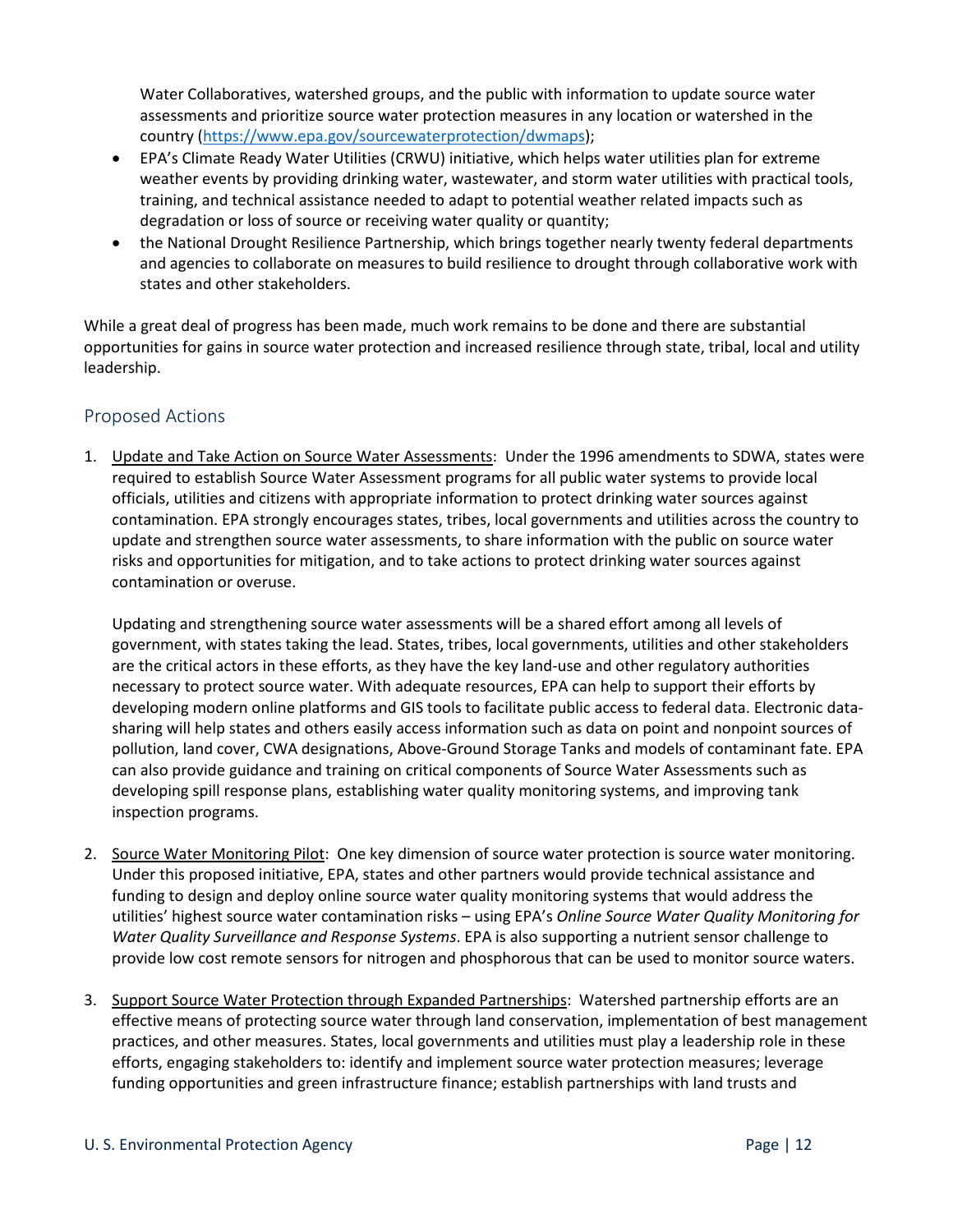organizations, such as the National Association of Conservation Districts and Trust for Public Land; and promote innovative approaches, such as The Nature Conservancy and Environmental Defense Fund's efforts to expand land conservation in areas that are critically important for protecting drinking water.

While watershed partnerships must ultimately be locally driven and state-supported, the federal government can promote and support collaborative approaches to source water protection through, for example, USDA conservation and forestry programs (e.g., the [National Water Quality Initiative](https://www.nrcs.usda.gov/wps/portal/nrcs/detail/national/water/?cid=stelprdb1047761) and the [Regional Conservation Partnership Program\)](http://www.nrcs.usda.gov/wps/portal/nrcs/main/national/programs/farmbill/rcpp/), EPA grant programs (e.g., Urban Waters, CWA Section 319 nonpoint source grants, and the Healthy Watersheds Initiatives), and other government/private initiatives such as the Source Water Collaborative. EPA will promote efforts to leverage 319 grants program and funding through the USDA Natural Resource Conservation Service Environmental Quality Incentives Program to contribute to critical source water protections efforts, including nutrient reductions in watersheds that serve as sources for community drinking water supplies. State and local governments can share best practices from successful partnerships such as the Salmon Falls Source Water Collaborative, which brought together natural resource experts, municipalities, land trusts, local water districts and community and watershed organizations to develop and implement an Action Plan to protect clean drinking water supplies for over 47,000 residents in Maine and New Hampshire.

- 4. Work with States to Leverage the Clean Water Act Programs and Authorities to Protect Water Supplies: A holistic and coordinated approach between CWA and SDWA regulatory programs – particularly at the state level – is necessary to advance source water protection. EPA proposes to work with our state CWA and SDWA partners to promote greater integration and leveraging of clean water and drinking water programs. Some key opportunities to better connect these programs include, but are not limited to, the following:
	- use new tools such as the online platform for water quality research planned by the Source Water Collaborative to develop EPA-recommended water quality criteria (reflecting EPA's water quality recommendations based on the best available science) or Health Advisories (HAs) for drinking water contaminants for which there are no standards under the CWA;
	- prioritize development of total maximum daily loads (TMDLs) which identify water quality-based limits on pollution loads for a given water body – based on source water protection needs (for example, many states prioritize TMDL development for drinking water reservoirs);
	- showcase ways that state clean water programs can leverage the high value consumers place on public health protection and safe drinking water to increase public support for addressing surface and ground water quality challenges more effectively (for example, citizen science programs can be used to engage the community that is adversely impacted by degraded source water quality, empower them with information about their watershed and its relationship to their drinking water, and provide them with an opportunity to contribute through monitoring and protection activities);
	- use the 2014 CWA-SDWA Coordination Toolkit and the Source Water Collaborative interactive infographic to work with state and local agencies to outline the opportunities to link federal and state CWA and SDWA programs;
	- coordinate with the Superfund program to prioritize remediation of contaminated sites that threaten drinking water supplies; and
	- promote activities to reduce urban stormwater runoff, including through green infrastructure, to ensure protection of groundwater resources from contamination with nitrate and other pollutants.
- 5. Develop a National Initiative to Enhance Community Resilience to Extreme Weather Events: EPA proposes to work with key partners to develop a comprehensive effort to address a community's water resilience challenges (flood, drought, spills, harmful algal blooms, and other hazards), rather than efforts compartmentalized by program. For instance, EPA can offer coordinated training sessions for a community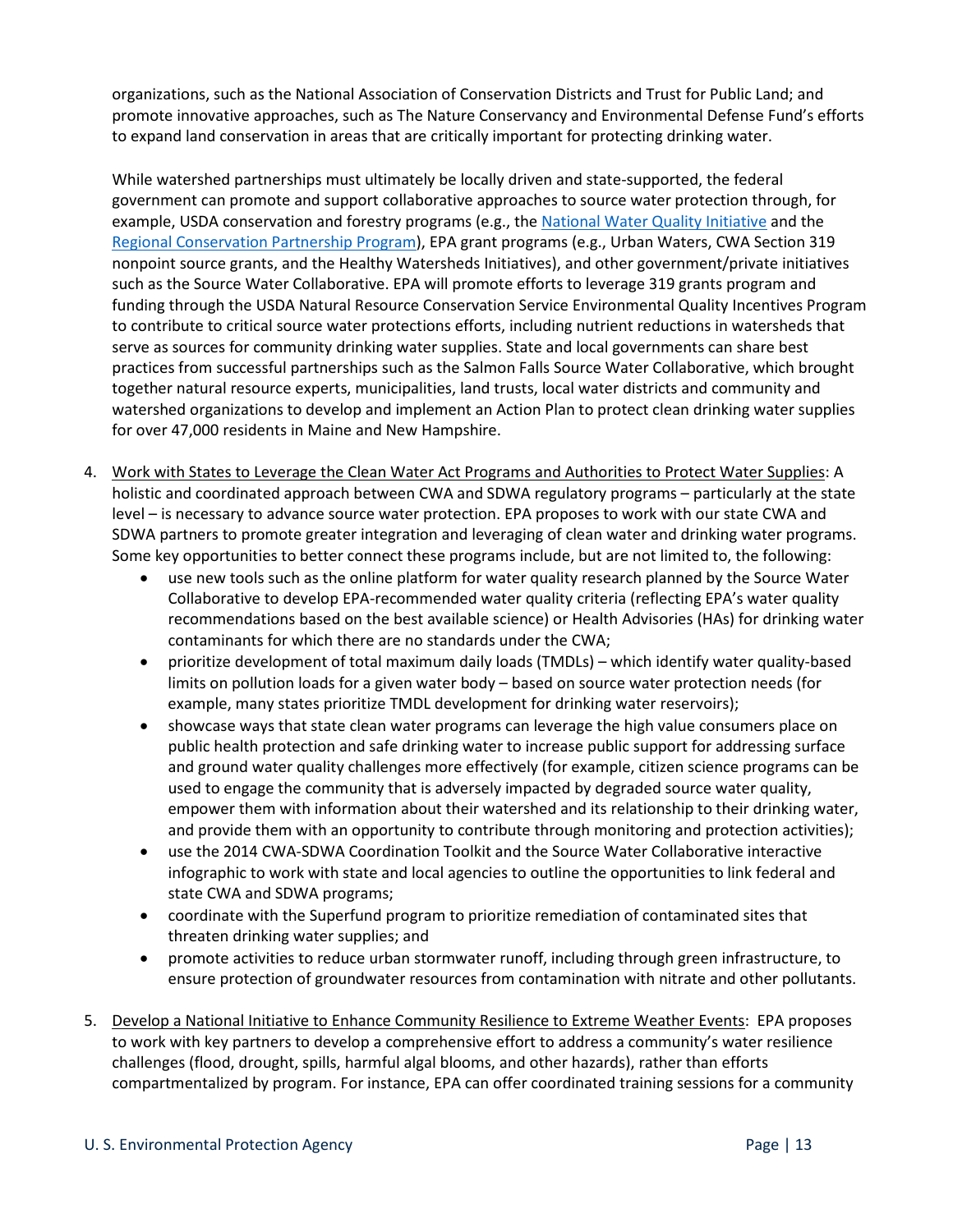on utility preparedness, storm water management, and other tools and measures, in order to undertake a more coherent and compelling approach to assisting the community. This initiative could target communities most at risk from service disruptions resulting from climate and extreme weather events and other hazards. It would adopt a holistic, community-based approach to water-related issues by engaging multiple program areas across EPA's Office of Water and across statutes, including source water protection, emergency preparedness, green infrastructure, WaterSense, permits/compliance issues, the Water Infrastructure Resilience and Finance Center, Climate Ready Estuaries, and storm water/water quality modeling. Such a program could begin through piloting of technical assistance in a defined number of communities. Based on the lessons-learned from these pilots, EPA could develop an innovative technical assistance tool which could be adopted nationwide by communities of all sizes.

6. Promote Efforts to Increase Water Efficiency and Reuse: As many regions of the country confront increasing risk of drought and water scarcity, there is a growing focus on efforts to increase water efficiency and water reuse. These efforts are largely driven by state, local and utility efforts, including development of state regulatory frameworks for indirect and direct potable reuse of water and a growing number of implementation projects. EPA has participated in these efforts through the development of guidelines on water reuse [\(https://nepis.epa.gov/Adobe/PDF/P100FS7K.pdf\)](https://nepis.epa.gov/Adobe/PDF/P100FS7K.pdf) and participating on the project advisory council for the development of the Water Reuse Association white paper on direct potable reuse. EPA will continue to support state efforts through the release of a summary of best practices in potable reuse in 2017 and supports ongoing work by our partners and stakeholders.

In addition, EPA and our partners will explore opportunities to foster Cooperative Agreements among public and private sector entities to evaluate and demonstrate advanced treatment technologies that allow communities to utilize previously untapped water sources, which cannot be made potable by traditional treatment methods. This would provide an opportunity to work with primacy agencies and localities to define the conditions where the use of these advanced technologies is cost-effective and sustainable. Finally, EPA intends to issue voluntary water efficiency guidelines to help support state, tribal and local governments and utilities in promoting water efficiency at the local level.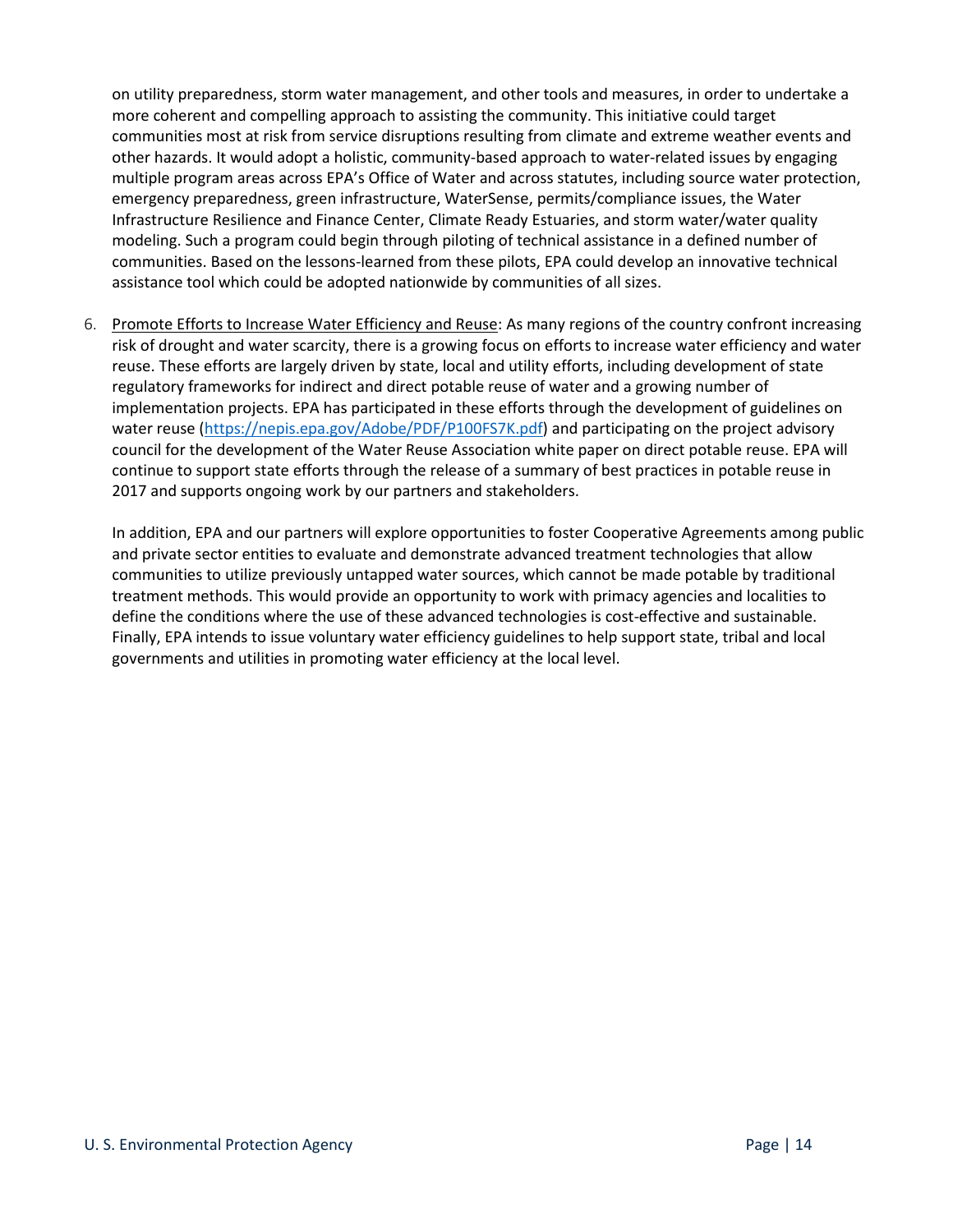# **Priority Area 4: Proactive Strategy to Address Unregulated Contaminants**

<span id="page-22-0"></span>In its 2001 report, "*[Classifying Drinking Water Contaminants for Regulatory Consideration,](http://www.nap.edu/catalog/10080/classifying-drinking-water-contaminants-for-regulatory-consideration)*" the National Research Council (NRC) estimated that the total number of chemical, microbial, and other types of potential drinking water contaminants is likely on the order of "tens of thousands," noting that "the Toxic Substances Control Act (TSCA) inventory of chemical contaminants alone includes about 72,000 substances." The latest version of EPA's Contaminant Candidate List, which the agency uses to evaluate contaminants for potential regulation under SDWA, includes 97 chemicals/groups and 12 microbial contaminants EPA considers to represent the highest priorities. One of the key insights that emerged from our consultations with partners and stakeholders is that there is a need both to more effectively communicate near-term priorities among these drinking water contaminants and to work together to develop and implement proactive risk management approaches that will protect against multiple threats to drinking water safety.

Under SDWA, EPA has established National Primary Drinking Water Regulations for over 90 contaminants. These regulations address many of the most common contamination challenges facing the nation's 150,000 public drinking water systems, and have been instrumental in the dramatic improvements in drinking water quality across the U.S. over the course of the four decades since SDWA's enactment. Since 1996, SDWA has identified a lengthy multi-step process for EPA to consider whether the development of a new NPDWR is appropriate to address health risks for unregulated contaminants. SDWA requires that EPA evaluate the feasibility of removing the contaminant, the affordability of contaminant removal technologies for small water systems, and the costs and benefits of the regulation when proposing and promulgating a drinking water standard. Taken together, these steps can require many years to complete. To date, EPA has not regulated any new contaminants through this process, often because the contaminants were not frequently found at levels of health concern in national occurrence studies. EPA is also required, each six years, to review all existing NPDWRs to determine which if any

are candidates for revision. EPA has completed two Six-Year Reviews and will complete a third in 2016. EPA has already strengthened the surface water treatment rules and the Total Coliform Rule through this process and anticipates identifying additional rules that are candidates for revision in its 2016 Review. Finally, EPA in 2011 made a positive regulatory determination for perchlorate and is proceeding with peer review of key scientific work to support development of a NPDWR for that contaminant, which the Agency expects to propose in 2018.

EPA has established National Primary Drinking Water Regulations for **over 90 contaminants***.* These regulations address many of the most common contamination challenges facing the **nation's 150,000 public drinking water systems**, and have been instrumental in the dramatic improvements in drinking water quality across the U.S. over the course of the four decades since SDWA's enactment

Drinking water regulations focus risk reduction requirements on those systems where health risks are present. For example, systems may reduce their monitoring frequency if they do not detect regulated contaminants or find contaminants at concentrations that are reliably and consistently lower than the maximum contaminant level (MCL). Similarly, the treatment techniques required under the Long Term 2 Enhanced Surface Water Treatment Rule are triggered based upon the results of source water monitoring for pathogen indicators.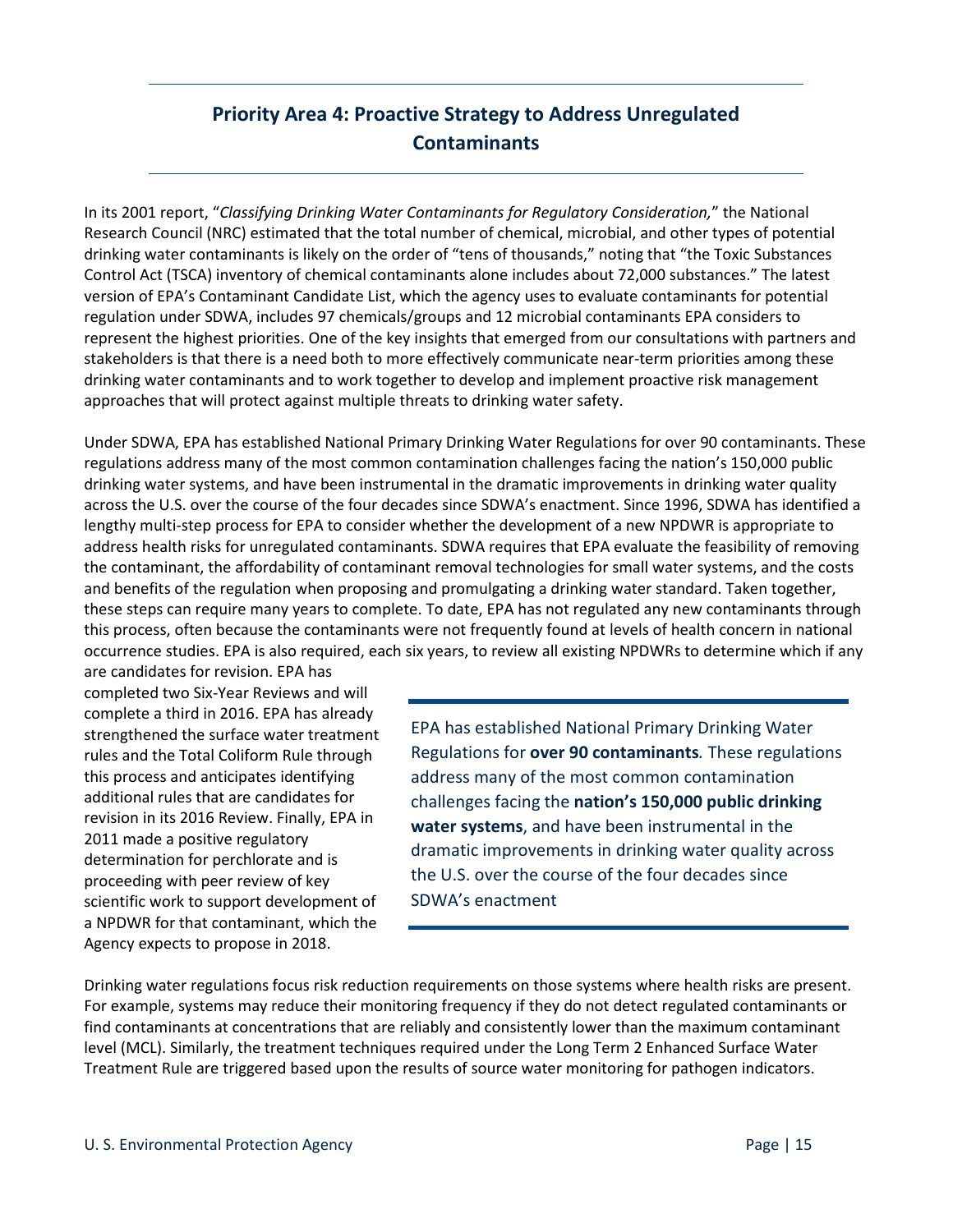In addition to the regulatory process outlined above, SDWA also authorizes EPA to issue non-regulatory health advisories or take other appropriate actions for contaminants not subject to regulation. EPA has used the best available peer-reviewed science to develop and publish hundreds of Health Advisories for particular contaminants – including most recently for cyanotoxins in 2015 and for PFOA and PFOS in 2016. Health Advisories provide federal, primacy agency, and local officials with information to aid in their decisions regarding actions to address drinking water containing unregulated contaminants. Health Advisories identify the concentration in drinking water for contaminants, at or below which, adverse health effects are not anticipated to occur over a specific period of time (e.g., one-day, ten-day, lifetime), and provide information on monitoring and treatment.

While unregulated contaminants addressed by Health Advisories may be present in a relatively small proportion of systems, these contaminants may present significant risks to the consumers served by those individual systems. This presents challenges for the SDWA regulatory regime, which focuses on conducting a robust evaluation of nationally applicable regulations, including whether the health benefits justify the costs.

Unregulated contaminants have also led some primacy agencies and drinking water systems to proactively address potential public health concerns. A number of states have exercised their independent authority to regulate drinking water contaminants that are not regulated at the federal level but pose locally significant issues in that state. In addition, drinking water systems often consider higher priced, broad spectrum drinking water treatment technologies – such as activated carbon or reverse osmosis – to provide an additional barrier to contaminants not removed by conventional treatment systems. Source water protection provides an important additional opportunity to help address these concerns. By enhancing efforts to protect drinking water sources through the creative use of partnerships, communities can reduce the costs of treatment and protect local drinking water supplies.

Under this Priority Area, EPA proposes to work with federal, primacy agency and local partners and stakeholders to identify key priorities and new approaches for joint action through primacy agency and federal regulatory processes, drinking water health advisories, and a new focus on source water protection and other preventative strategies to address risks from unregulated contaminants before a problem arises.

#### <span id="page-23-0"></span>Proposed Actions

1. Establish a Framework for Prioritizing Federal Regulatory Action and Promoting Multi-Contaminant Regulatory Approaches: Given the multiplicity of unregulated contaminants, EPA and other key actors need to effectively prioritize efforts to assess and address risks from these contaminants. EPA proposes to collaborate, through the NDWAC, to identify a risk-based prioritization framework for consideration of new contaminants for regulation. This effort would need to be undertaken in close coordination with other EPA efforts to prioritize chemical risk assessment and risk management work, including under the recently reformed Toxic Substances Control Act. This effort should also consider opportunities to prioritize regulatory requirements that, while focused on one or more priority contaminants, may incentivize treatment technologies that provide broad spectrum protection against multiple unregulated contaminants. It is also important that any framework for prioritization of action also take account of the vulnerability of subpopulations identified as having a greater risk from exposure to drinking water contaminants (e.g. minority, low-income, and tribal-indigenous populations) and consider how to more effectively address contaminants that are found to occur regionally. This prioritization framework would assist EPA and our partners with most efficiently targeting limited resources to address the most significant emerging risks to the safety of local drinking water supplies.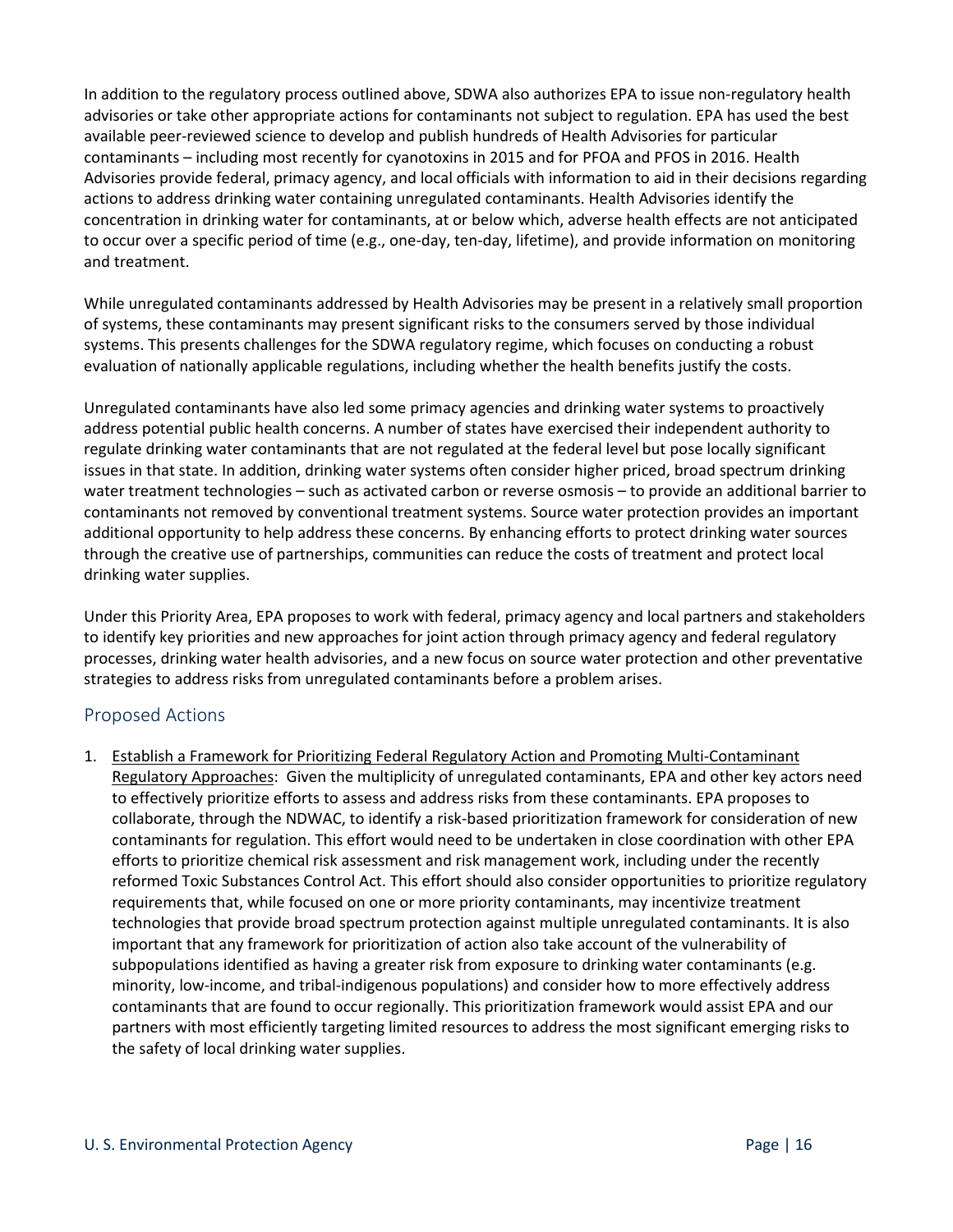- 2. Work with Primacy Agencies and Stakeholders to Strengthen the Health Advisory Program: Health Advisories provide an important tool under SDWA to provide high-quality scientific and treatment technology information to help inform efforts to address unregulated contaminants. EPA and our primacy agency partners see important opportunities to strengthen the effectiveness of this program through enhanced collaboration and an increased focus on risk management and risk communication approaches related to Health Advisories. EPA has initiated an EPA-State workgroup and will work with stakeholders to develop and implement actions to strengthen the Health Advisory program through (1) a transparent process involving federal, primacy agency and local partners and stakeholders for identification and prioritization of candidates for Health Advisories, and (2) enhanced collaboration with primacy agencies and other federal agencies and external stakeholders on public messaging to support local communities with developing risk management strategies to address emerging contaminants impacting their water supply.
- 3. Promote Planning for Local Assessment and Management of Unregulated Contaminant Risks at Individual Drinking Water Systems: There is a need and opportunity for promotion of non-regulatory preventative approaches that can address vulnerabilities at individual systems, while recognizing that different localities and systems face different risks. Building on existing work in this area, EPA proposes to work with primacy agency partners and regulated utilities to develop a framework to help guide utilities and primacy agency and local regulatory officials in proactively assessing and managing risks to individual systems from unregulated contaminants. Source water protection is a critical element of this framework, as prevention of contamination – instead of reacting after the fact – has multiple benefits. The framework would also look at the potential role of broad-spectrum treatment technologies that could address risks from multiple potential contaminants.
- 4. Develop Tools for Assessment of Comparative Costs for Source Water Protection and Broad-Spectrum Treatment Technologies: Closely related to the preceding action, utilities and regulators could benefit from stronger information and tools to assess the comparative costs of different approaches to proactively manage risks from unregulated contaminants. EPA proposes to partner with federal, primacy agency and local partners to identify and enhance available tools/information for quantitative assessment of the comparative costs of source water protection and advanced drinking water treatment technologies that can address a broad spectrum of regulated and unregulated contaminants. These tools would be designed to assist primacy agencies and local communities with strategically targeting limited resources to address emerging drinking water contaminants.
- 5. Promote the development of low cost and innovative technologies to remove a broad spectrum of contaminants, particularly in small drinking water systems. Work with partners through the water technology clusters on the development and deployment of innovative technologies to address multiple contaminants at an affordable cost for small drinking water systems.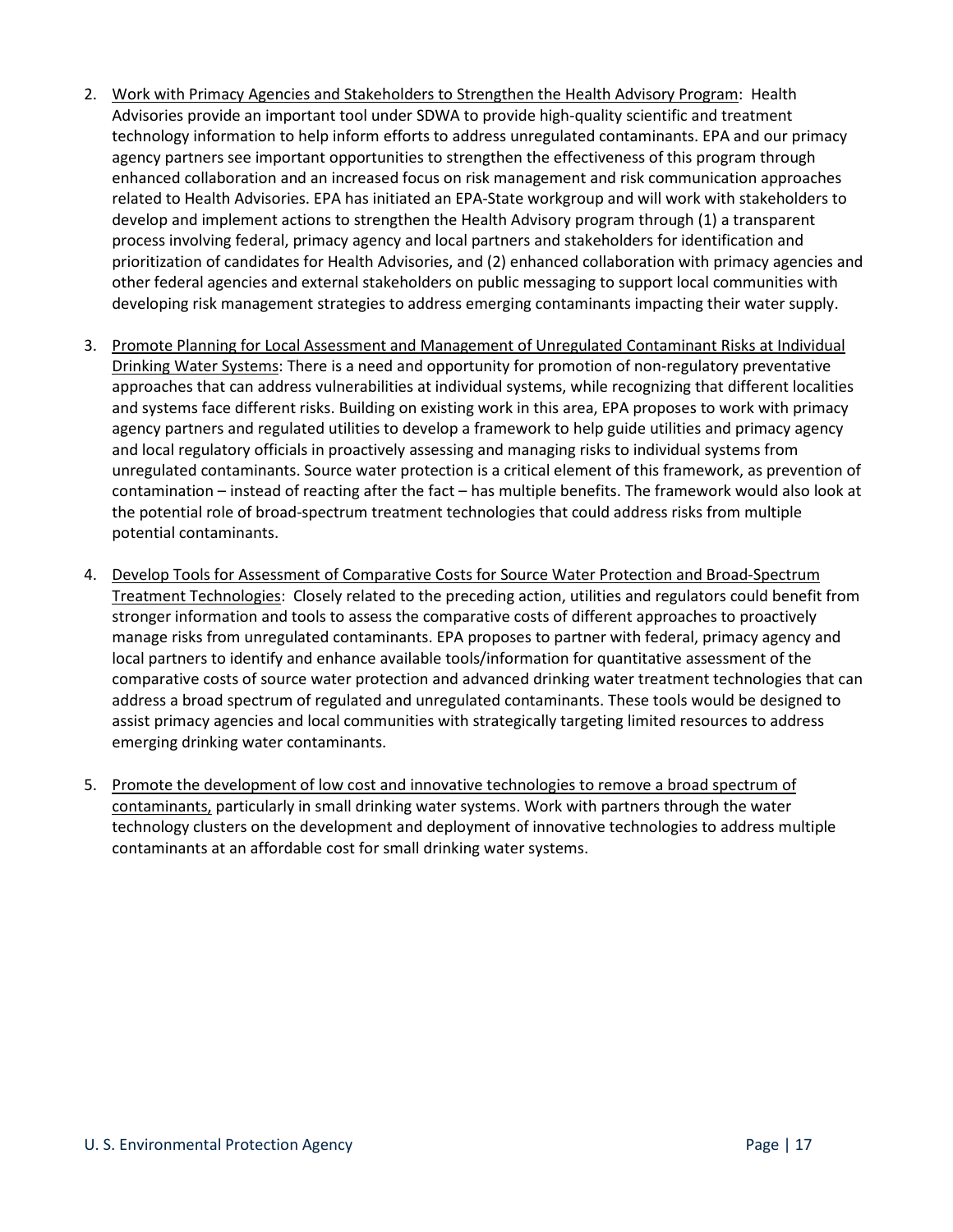# <span id="page-25-0"></span>**Priority Area 5: Strengthen Transparency, Public Information, and Risk Communication**

One of the key insights from our engagement with stakeholders is that better public understanding of drinking water quality, utility operations, and the resources required to sustainably deliver safe drinking water is essential to making well informed local decisions on drinking water. There is a need to strengthen communication to the public, in an accessible and understandable format, of more timely information on drinking water quality and impacts to public health. What's needed is not just more information, but also better communication of the context and meaning of that information.

There is a need to strengthen communication to the public, in an accessible and understandable format, of more timely information on drinking water quality and impacts to public health

Better public understanding of risks and the risk balancing decisions that utilities and regulators have to make is important to support needed investments in drinking water system infrastructure and management, and also to building and maintaining public trust in utility managers and regulators.

We propose a series of actions intended to advance these goals – recognizing that much more engagement with the public health community, communications experts, state, tribal and local officials, community advocates and others will be needed to frame and advance these efforts.

#### <span id="page-25-1"></span>Proposed Actions

- 1. Enhance Transparency and Public Education in New and Revised Rules and Guidance: There have been important advances in information technology and communications since the promulgation of many of EPA's key SDWA regulations. In addition, there is a growing understanding that public communication of information can play a critical role in promoting accountability and compliance with regulatory requirements, and in empowering individuals and other actors to take action to address risks. EPA sees opportunities to strengthen existing and new or revised rules, including through updated implementation guidance, to support more robust communication of key information to the public. As discussed below, implementation of the existing Lead and Copper Rule and the Lead and Copper Rule revisions provide an important near-term opportunity in this area. In addition, we propose to work with partners and stakeholders on transparency and public education efforts in other upcoming SDWA rulemakings, and to explore opportunities to strengthen the implementation of existing rules – for example through guidance and/or sharing of information on best practices.
- 2. Web Portal on the State of the Nation's Drinking Water: Currently, there are limited "one-stop-shop" opportunities for the public to access readily understandable information about drinking water quality issues and the state of drinking water quality in communities across the country. EPA proposes to work together with primacy agency partners, regulated utilities, and other key stakeholders, to develop indicators of drinking water quality utilizing enhanced water system and primacy agency data on drinking water quality produced from the steps in Priority Area 1 discussed above, including information on both regulated and unregulated contaminants. This information could then be communicated to the public through a publicly accessible web portal featuring key indicators and infographics in a way that supports citizen-science and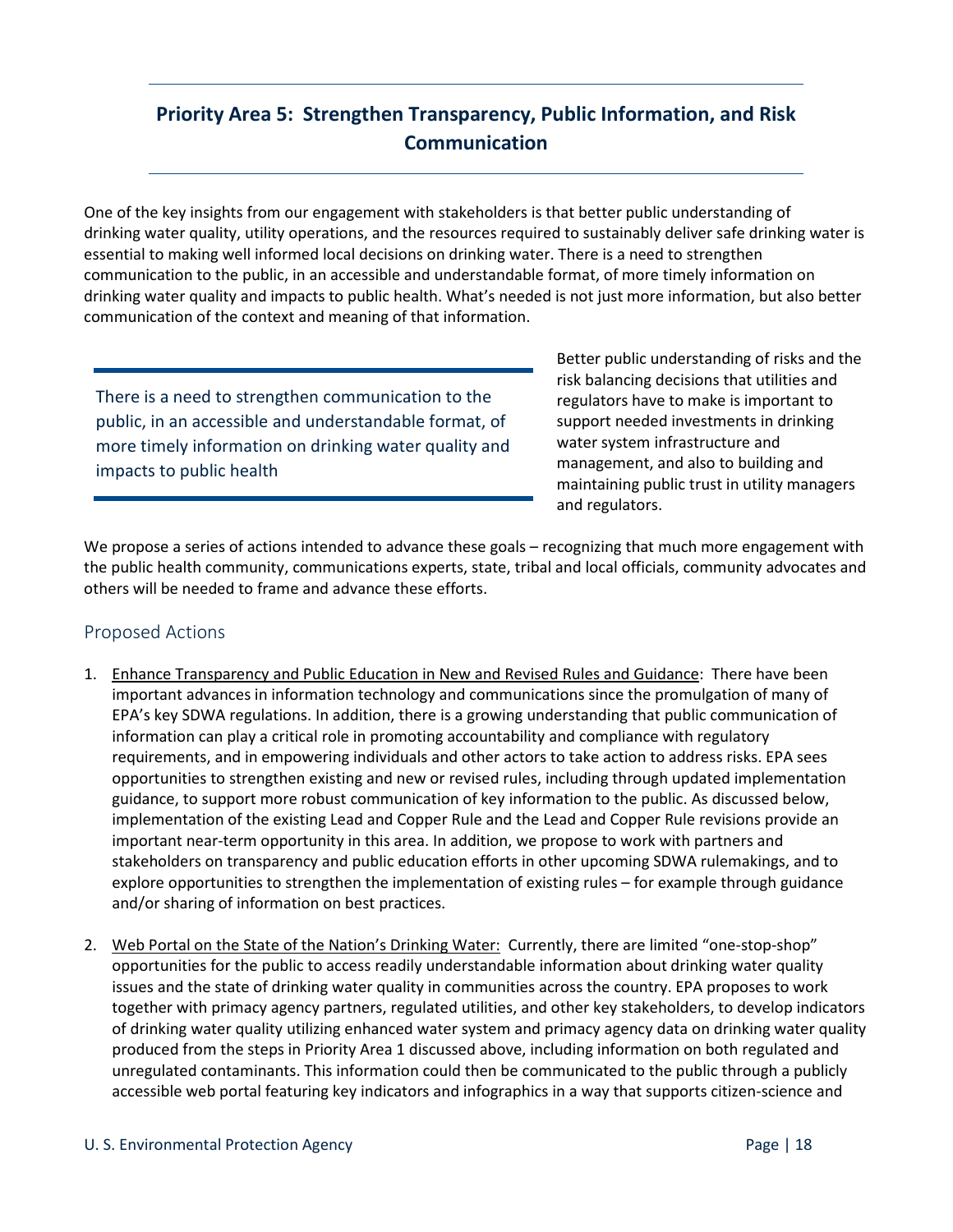considers accessibility challenges among vulnerable subgroups, including minorities, low-income populations, and overburdened communities identified as at greater risk than the general population**.** 

3. Improved Risk Communication and Public Education Tools and Programs: While SDWA requires community drinking water systems to provide their customers with an annual Consumer Confidence Report, there are significant opportunities to expand the availability and timeliness of public information on drinking water quality within the community. In collaboration with primacy agency partners and stakeholders, EPA proposes to lead the development of improved public education efforts and products to communicate drinking water safety and risk information. This would include an evaluation of the effectiveness of the required Consumer Confidence Reports for use by primacy agencies and local water sector organizations as well as public communication opportunities that extend beyond these reports. In conjunction with this effort, states and EPA will collectively need to invest in strengthening risk communication expertise to better meet the needs of all members of the community, including disadvantaged and non-English speaking populations.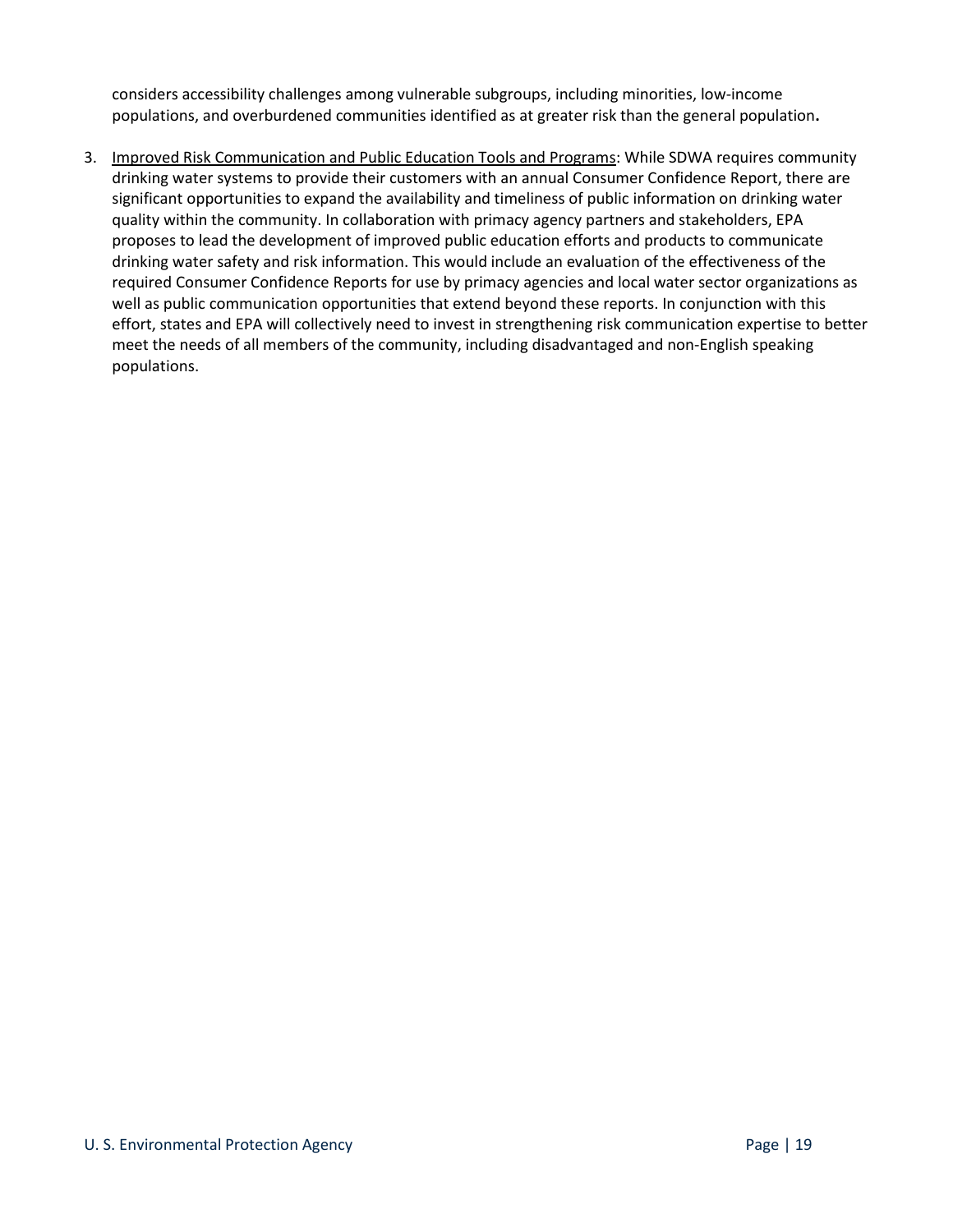## <span id="page-27-0"></span>**Priority Area 6: Reducing Lead Risks through the Lead and Copper Rule**

Exposure to lead is known to present serious health risks to the brain and nervous system of children. The recent crisis in Flint, Michigan, and concerns raised in other cities, have brought increased attention to the challenge of lead in drinking water systems across the country. Lead can enter drinking water when leaded plumbing materials such as pipes and fixtures corrode, especially where the water has high acidity or low mineral content. Congress in 1986 amended the SDWA to prohibit the use of pipes, solder or flux that were not "lead free" in public water systems or plumbing in facilities providing water for human consumption. At the time, "lead free" was defined as solder and flux with no more than 0.2 percent lead and pipes with no more than 8 percent lead. In 1996, Congress further amended SDWA to expand the prohibition to encompass plumbing fittings and fixtures and to prohibit the introduction into commerce of any pipe, fitting, fixture, solder or flux that is not lead free. The Reduction of Lead in Drinking Water Act further reduced the allowable amount of lead in plumbing materials to not more than 0.25 percent of the wetted surface and became effective in 2014. Despite these prohibitions, there are millions of buildings with leaded plumbing materials installed before these requirements went into effect. Available estimates indicate that customers are served by 6.5 to 10 million lead service lines in thousands of drinking water systems across the country. In addition, most homes and buildings have premise plumbing materials that contain a higher percentage of lead than plumbing materials that are currently allowed to be sold under SDWA.

In accordance with SDWA, EPA establishes NPDWRs which either establish a MCL or a treatment technique "to prevent known or anticipated adverse effects on the health of persons to the extent feasible." The Lead and Copper Rule (LCR) is a treatment technique rule, which requires water systems to conduct tap sampling for lead and copper to determine the actions water systems must take to reduce exposure. Recognizing that there is no safe

Recognizing that there is **no safe level of lead** in drinking water, the LCR set a healthbased maximum contaminant level goal of zero

level of lead in drinking water, the LCR set a health-based maximum contaminant level goal of zero. The LCR established action levels of 0.015 mg/L (15 ppb) for lead and 1.3 mg/L (ppm) for copper; the lead action level was based on EPA's assessment that it is generally representative of effective corrosion control treatment, which involves the addition of orthophosphate or other chemicals to reduce water corrosivity. Whereas an MCL is an enforceable level that drinking water cannot exceed without violation, an action level is a screening tool for determining when certain treatment technique actions are required.

In the LCR, if the action level for lead is exceeded in more than ten percent of tap water samples collected during any monitoring period (i.e., if the  $90<sup>th</sup>$  percentile level > the action level), a water system must take certain actions. The type of action that is triggered depends upon the size of the system and the actions it has taken previously. Small water systems that are not currently applying corrosion control treatment must work with the state to install corrosion control. Systems that are already applying corrosion control treatment must undertake public education about lead in drinking water and must begin lead service line replacement programs. Water systems conducting lead service line replacements must offer building owners the opportunity to replace their portion of the line at the time the system is replacing the portion of the service line owned by the system, but the system is not obligated to pay for replacing portions of the line it does not own.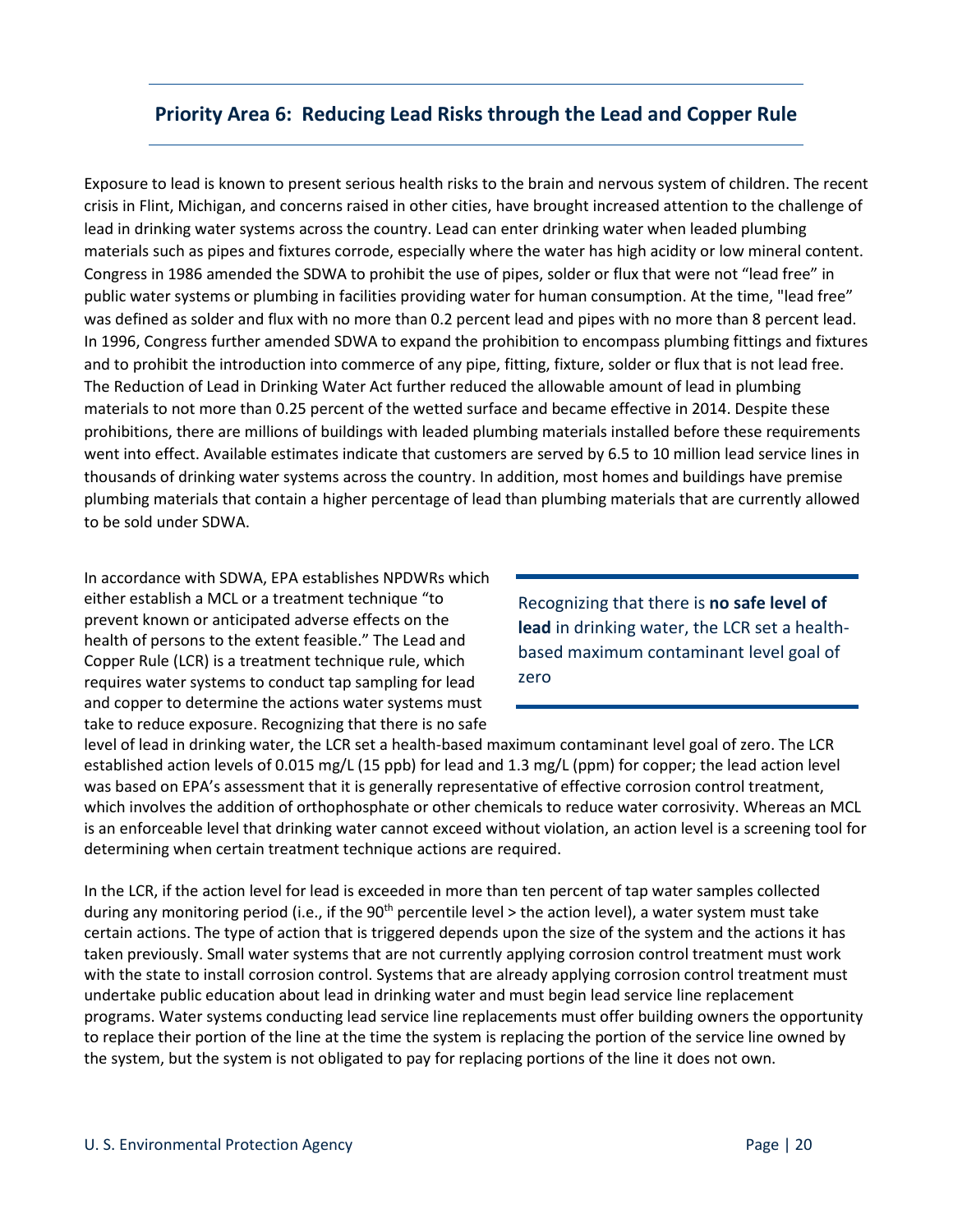EPA is actively working on revisions to the LCR and expects to issue a proposed rule in 2017. Given the 3-year window prior to implementation of new and revised drinking water rules, EPA, primacy agencies and local communities will be implementing the existing LCR for at least the next 5 years, and there is an immediate need to strengthen implementation by primacy agencies and the nation's drinking water systems. EPA and the primacy agencies will initiate enforcement actions, as appropriate, where there is evidence of treatment technique violations.

As part of EPA's increased oversight of the implementation of the LCR, EPA sent letters on February 29, 2016, to primacy agencies under SDWA to promote consistency with EPA regulations and guidance. The letter requested that primacy agencies work collaboratively with EPA to address deficiencies and improve transparency and public information regarding the implementation of the rule. Every primacy agency responded in writing to EPA. Virtually every response expressly confirmed that protocols and procedures are fully consistent with LCR and applicable EPA guidance, including protocols and procedures for optimizing corrosion control.

In their responses, many primacy agencies identified best practices that they and many public water systems have implemented to enhance public transparency and public health protection under the LCR. Some primacy agencies are promoting transparency by posting individual lead compliance sampling results, not just 90<sup>th</sup> percentile values, on their public websites utilizing Drinking Water Watch or similar database tools. Some primacy agencies are speeding up reporting and notification templates by adopting stringent timelines for water systems to provide consumer notices to all who receive water from sites that were sampled and resulted in a lead action level exceedance. While the LCR allows up to 30 days, some primacy agencies are requiring notice to consumers as quickly as 48 hours after sampling. Some primacy agencies are seeking ways to enhance rule implementation by requiring water systems to update their materials evaluations, which help identify locations that may be susceptible to high lead concentrations. Others are identifying funding mechanisms, such as the DWSRF, to help communities replace lead service lines by providing principal forgiveness and low interest loans, and maximizing the use of the DWSRF set-asides to fund corrosion control studies when an action level exceedance is triggered. EPA will continue to work closely with the SDWA primacy agencies to ensure that the LCR is being properly implemented across the U.S., and to promote best practices in LCR implementation to maximize protection of public health.

In March 2014, EPA established a working group under its NDWAC to advise the Agency on potential revisions. In December 2015, the NDWAC provided the EPA with extensive recommendations addressing a range of topics, including: lead service line replacement, public education, corrosion control treatment, monitoring requirements, establishment of a household action level and copper requirements. In addition, EPA has received input from a number of other concerned stakeholders. EPA is carefully evaluating the recommendations from these groups and will also consider the national experience in implementing the current rule as we develop proposed revisions. EPA is considering an approach that will incorporate both technology-based and healthbased elements – to ensure effective reductions of lead in drinking water at the water system level, while at the same time providing consumers with the information, tools and protections needed to address remaining risks. EPA anticipates that these elements will be supported by clear and robust revised sampling requirements by ensuring sample locations are appropriate and reducing opportunities for sample error, strengthened reporting through consideration of e-reporting, transparency by ensuring consumers have access to information about lead service lines (LSLs), tap sampling and public education requirements. The key issues and elements under consideration are described i[n the Lead and Copper Rule Revisions White Paper.](https://www.epa.gov/sites/production/files/2016-10/documents/508_lcr_revisions_white_paper_final_10.26.16.pdf) https://www.epa.gov/sites/production/files/2016-

10/documents/508\_lcr\_revisions\_white\_paper\_final\_10.26.16.pdf.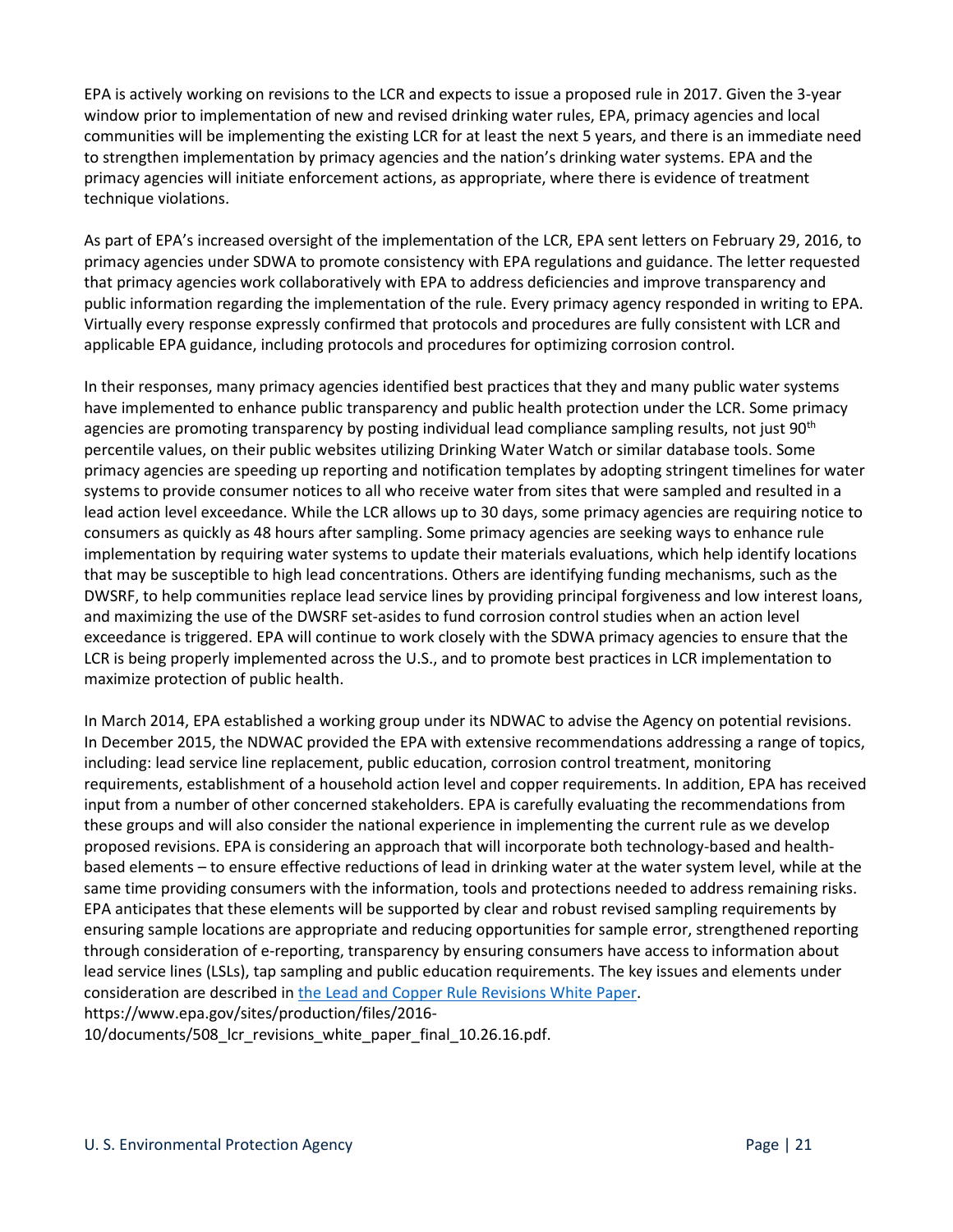#### <span id="page-29-0"></span>Proposed Actions

## <span id="page-29-1"></span>Current LCR implementation

- 1. Enhanced Oversight Activities: As noted above, EPA is actively engaged in enhanced oversight activities related to identification of LCR sampling locations and specific sampling procedures at those sites, actions to promote transparency in LCR implementation through sharing of the results samples conducted for LCR compliance determinations, and enhanced public health education through more rapid sharing of LCR sampling results and outreach to communities where elevated lead levels have been identified in drinking water.
- 2. Highlight and Disseminate Best Practices on LCR Implementation and Lead Service Line Replacement: EPA will continue to work with our primacy agency partners, utilities and the NGO community to highlight and disseminate best practices in LCR implementation, including tools to assist the public with the identification of locations of lead service lines, rapid sharing of LCR sampling results, enhanced technical assistance on optimizing corrosion control, and successful approaches to lead service line removal. In addition, EPA proposes to work with primacy agencies and key stakeholders to provide information to local communities on best practices, costs, and mechanisms for lead service line replacement, recognizing that LSL replacement must be carefully managed in order to avoid increased short-term exposures to lead. EPA will partner with utilities, environmental organizations and other stakeholders in the implementation of best practices for lead service line replacement identified in EPA guidance and stakeholder resources, such as the Lead Service Line "toolkit" to support ongoing community efforts in this area.
- 3. Technical Support Documents, Training and Assistance: EPA will continue to enhance assistance to primacy agencies through the development of technical support documents, training and assistance on key issues, including on-site training at Regional offices on the recently developed Optimal Corrosion Control Treatment (OCCT) Technical Recommendations Manual and regular webinars on various aspects of the LCR (including the LCR Webinar 101 series and the Small System Webinar Series).
- 4. Revise the 3Ts for Reducing Lead in Drinking Water in Schools: EPA has produced a Training, Testing and Telling (3Ts) guide to inform voluntary efforts by schools and communities to assess and address lead in drinking water risks at schools. EPA proposes to work with key partners to update and improve this guide including: enhancing tools for communication and recordkeeping, updating routine measures a school can undertake to reduce lead in drinking water and providing school decision-makers with updated tools to reduce lead levels in school drinking water.

#### <span id="page-29-2"></span>LCR Revisions

1. [Lead and Copper Rule Revisions White Paper:](https://www.epa.gov/sites/production/files/2016-10/documents/508_lcr_revisions_white_paper_final_10.26.16.pdf) To support continued dialogue and engagement as we prepare to issue proposed revisions to the LCR, EPA recently released a white paper describing our current thinking and ongoing work related to the development of the proposal. This paper, available at https://www.epa.gov/sites/production/files/2016-

10/documents/508\_lcr\_revisions\_white\_paper\_final\_10.26.16.pdf, identifies key principles that EPA is using to guide our work on the proposed revisions, including: a focus on public health objectives; establishment of clear and enforceable regulatory requirements; promotion of public transparency; supporting environmental justice and children's health; and integrating drinking water with cross-media lead reduction efforts. The paper outlines the main design elements and issues for the rule, and identifies options under consideration and key analytical issues they present. Key focal areas include:

- lead service line replacement;
- optimal corrosion control treatment;

#### U. S. Environmental Protection Agency Page | 22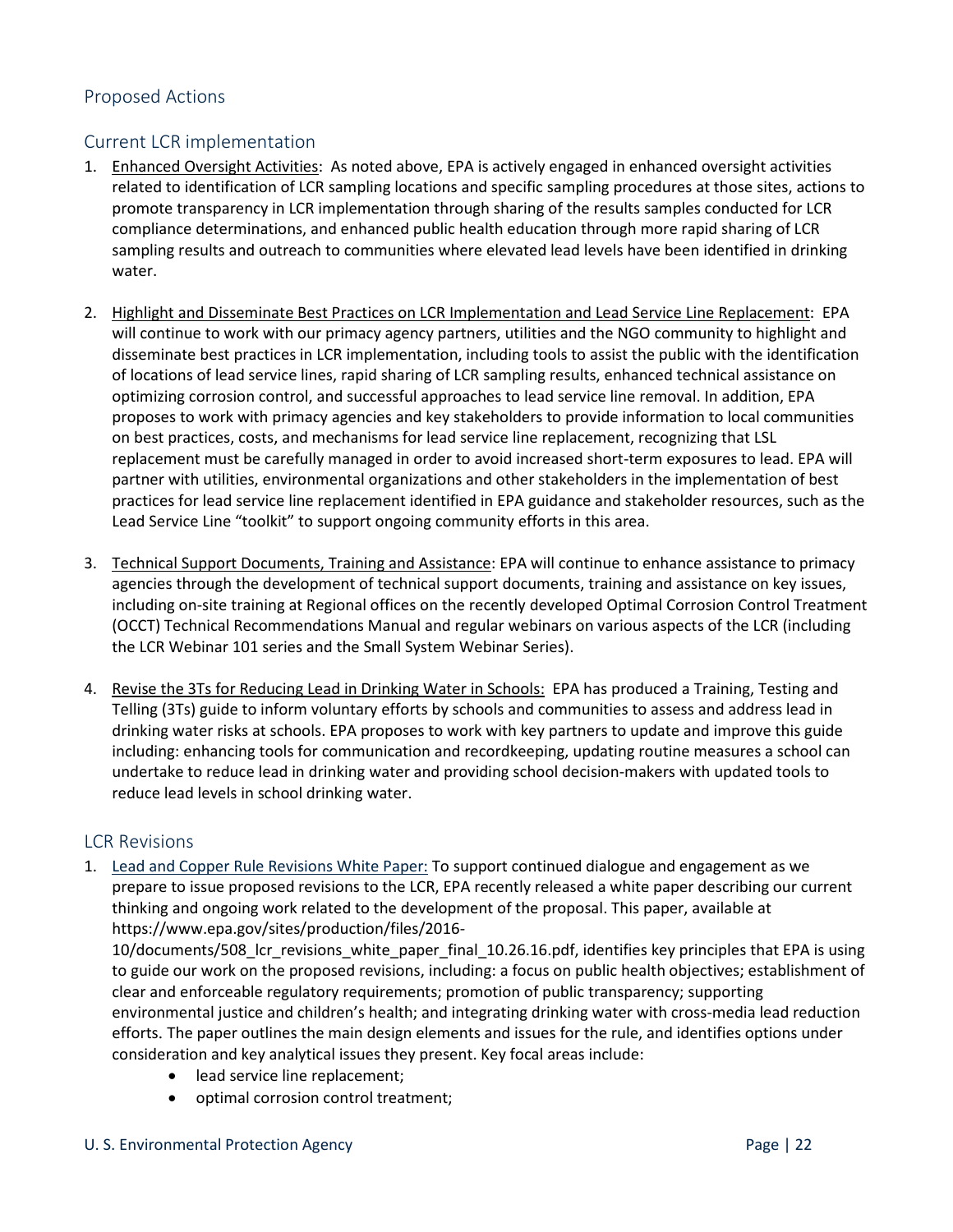- identification of a health-based value to guide household level interventions;
- sampling requirements; and
- transparency measures and enhanced public education requirements.
- 2. Continued Stakeholder Engagement: Through the development of this Action Plan and through regular meetings with federal, primacy agency and local partners and national and community-level stakeholders, EPA is continuing to gather information on key implementation challenges related to the current LCR. The Agency anticipates that the issuance of the LCR Revisions White Paper will support EPA's on-going close work with all interested partners and stakeholders as we develop proposed revisions to the LCR.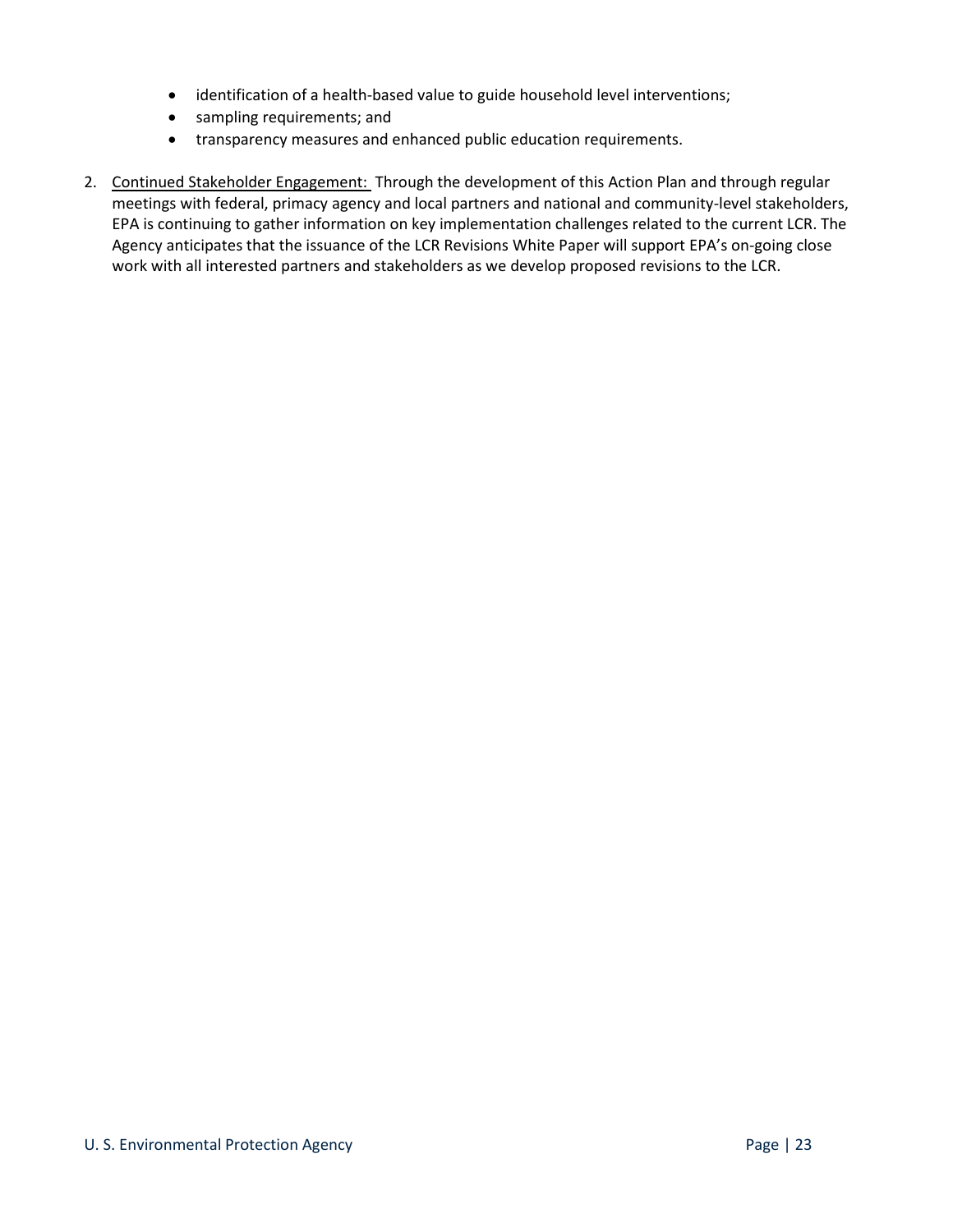## **Conclusion – Integration and Broader Context**

<span id="page-31-0"></span>It is important to recognize that the Priority Areas, strategies and proposed actions identified above are not isolated from one another. There is intensive overlap between actions, and success will require that these elements be considered and addressed in an integrated and strategic way, working closely with our federal, primacy agency and local partners, the regulated community and external stakeholders. As we move forward, EPA will work with stakeholders in an iterative manner to assess progress, resources and priorities.

The Priority Areas identified above – while extensive – do not cover the full range of drinking water priorities that EPA and our partners are addressing. Notably, there is extensive work going on – both within EPA and other federal agencies, as well as at the primacy agency and local levels and in the private sector – to address drought

and promote resiliency to climate and extreme weather events, and other water security issues, and to protect the nation's extensive ground water resources through the underground injection control provisions of SDWA. These issues, to the extent they are not fully reflected above, are being advanced through a multitude of other efforts, including the National Drought Resilience Partnership, the Water Sector

The successful advancement of these elements will require extensive continuing engagement of all relevant parties, and a dedication of resources as we work together to protect the safety of our nation's drinking water supply

Coordinating Council, and partnerships with the Environmental Council of States, the Association of State and Territorial Health Officials, the Association of State Drinking Water Administrators, the Ground Water Protection Council and the Interstate Oil and Gas Compact Commission. It is critical to emphasize the essential role that these additional efforts play in protecting the nation's drinking water resources now and into the future.

EPA is cognizant of the central role that science and technology play in all of the areas and actions described above. One of the important next steps as we move forward with our partners will be to take full advantage of the synergies between this Plan and the PCAST report on drinking water science and technologies. All partners need to work to help integrate the actions and proposals in this plan with a forward-looking science and technology research and development strategy for the country.

Finally, as emphasized above, this Plan is intended to provide a platform for continued engagement between EPA and its partners. The elements in this plan provide important leadership opportunities for primacy agencies and greater opportunities for public involvement. The successful advancement of these elements will require extensive continuing engagement of all relevant parties, and a dedication of resources as we work together to protect the safety of our nation's drinking water supply. We look forward to, and invite continued input from, partners and stakeholders on this effort and the proposals outlined above.